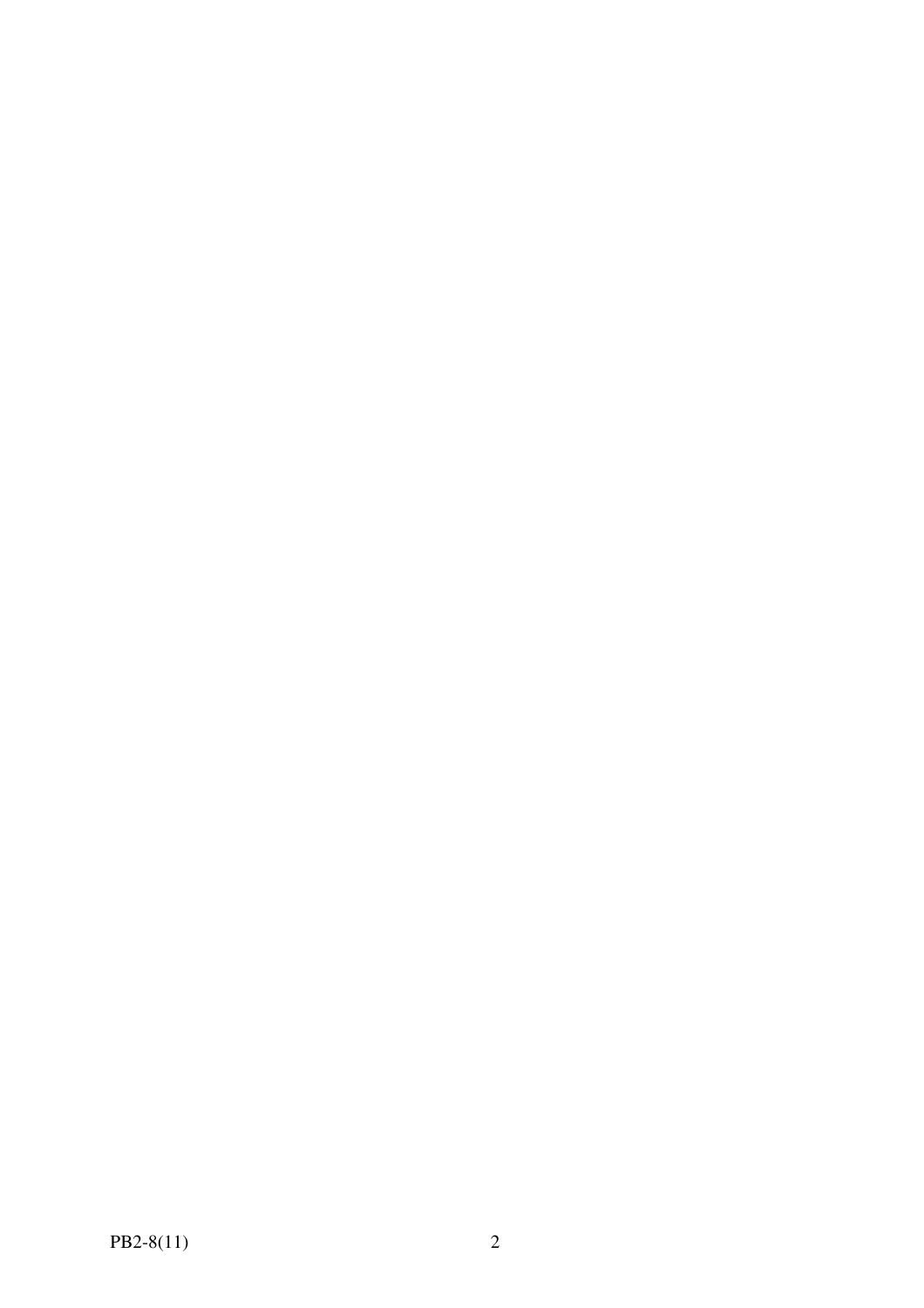## **FLDWARN for the Pioneer River**

## **1 December 2010 to 31 January 2011**

TO::BOM608 IDQ20755 Australian Government Bureau of Meteorology Queensland FLOOD WARNING FOR THE PIONEER RIVER Issued at 11:55 PM on Thursday the 2nd of December 2010 by the Bureau of Meteorology, Brisbane. Heavy rainfall this evening has led to fast rises along Cattle Creek and the Pioneer River. Minor flood levels are occurring at Finch Hatton and are forecast at Mirani Weir. Minor flood levels are possible at Hospital Bridge early tomorrow. At this stage, river levels at Forgan Bridge are expected to remain below minor. Further rainfall is forecast overnight and higher levels are possible as rainfall continues. Next Issue: The next warning will be issued by 7:30am on Friday. Latest River Heights: Teemburra Ck at Teemburra Dam HW \* 0.49m rising 09:05 PM THU 02/12/10<br>Teemburra Ck at Teemburra Dam # 0.84m rising 11:32 PM THU 02/12/10<br>Blacks Ck at Whiteford's \* 3.48m steady 10:25 PM THU 02/12/10 Teemburra Ck at Teemburra Dam # 0.84m rising 11:32 PM THU 02/12/10 Blacks Ck at Whiteford's \* 3.48m steady 10:25 PM THU 02/12/10 Blacks Ck at Whiteford's # 3.54m rising 11:34 PM THU 02/12/10 Pioneer R at Sarich's \* 4.23m rising 08:50 PM THU 02/12/10 Pioneer R at Sarich's # 4.99m rising 11:41 PM THU 02/12/10 Finch Hatton Ck at Dam Site \* 2.56m rising 08:50 PM THU 02/12/10 Cattle Ck at Finch Hatton # 3.3m falling 11:28 PM THU 02/12/10 Cattle Ck at Finch Hatton \* 3.25m falling 11:30 PM THU 02/12/10 Cattle Ck at Frank Neilsen Br \* 4.7m rising 10:20 PM THU 02/12/10 Cattle Ck d/s Frank Neilsen Br # 6.4m rising 11:41 PM THU 02/12/10 Pioneer R at Mirani Weir HW \* 47.05m rising 09:10 PM THU 02/12/10 Pioneer R at Mirani Weir TW \* 4.75m rising 10:25 PM THU 02/12/10 Pioneer R at Mirani Weir TW # 6.16m rising 11:42 PM THU 02/12/10 Pioneer R at Dumbleton Rocks \* 16.01m rising 11:40 PM THU 02/12/10 Pioneer R at Dumbleton Rocks # 16.1m rising 11:39 PM THU 02/12/10 Pioneer R at Dumbleton Weir T/W \* 10.07m rising 11:40 PM THU 02/12/10 Pioneer R at Hospital Br # 4.82m falling 11:12 PM THU 02/12/10 Pioneer R at Mackay # 3.5m falling 11:40 PM THU 02/12/10 Goosepond Ck at Gooseponds # 5.37m rising 11:29 PM THU 02/12/10 Outer Harbour tide\* 3.28m falling 11:00 PM THU 02/12/10 Outer Harbour tide# 2.51m falling 11:43 PM THU 02/12/10<br>Dalrymple Bay tide \* 3.76m falling 10:50 PM THU 02/12/10 3.76m falling 10:50 PM THU 02/12/10 \*automatic station Warnings and River Height Bulletins are available at http://www.bom.gov.au/qld/flood/ . Flood Warnings are also available on telephone 1300 659 219 at a low call cost of 27.5 cents, more from mobile, public and satellite phones.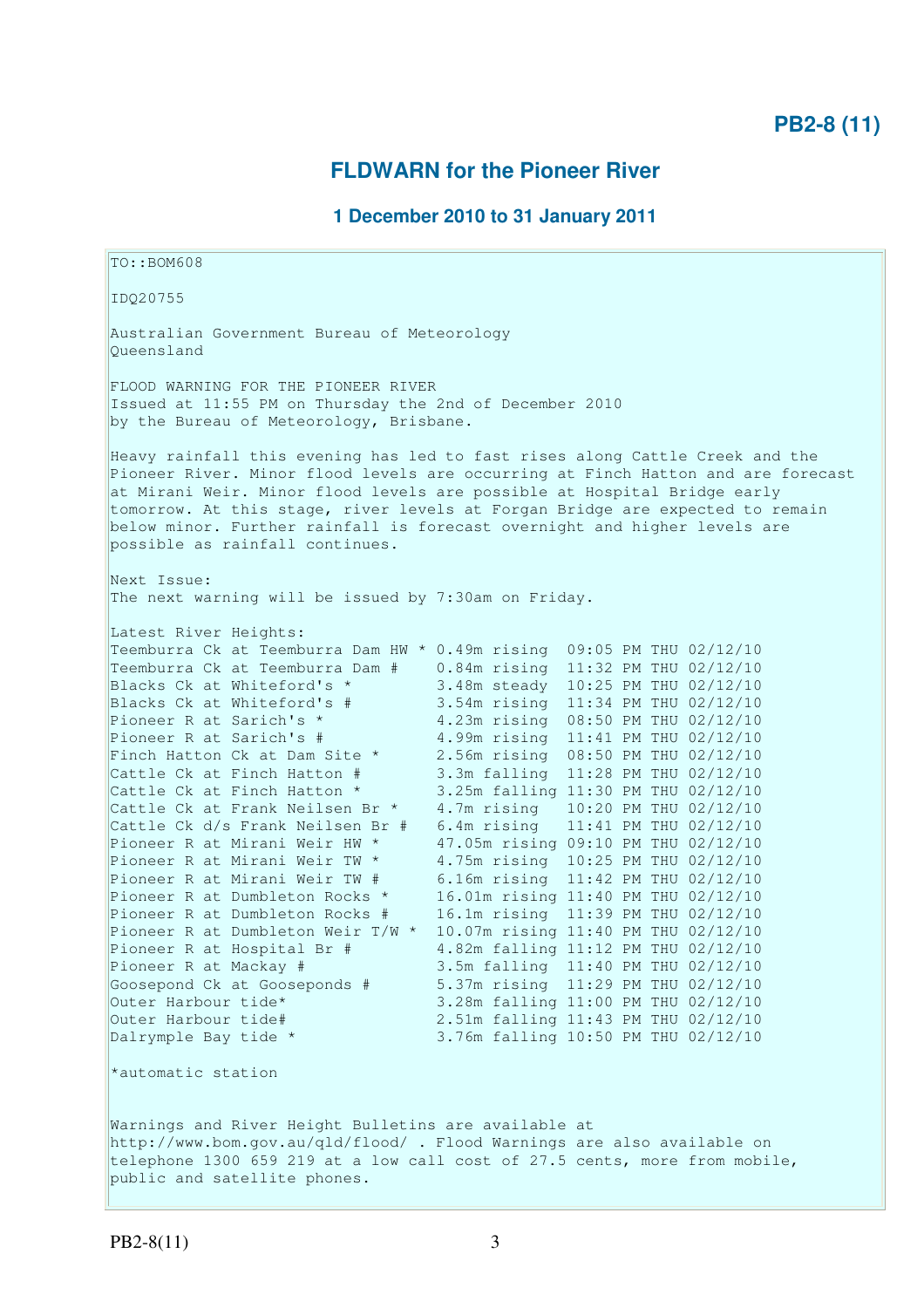TO::BOM608 IDQ20755 Australian Government Bureau of Meteorology Queensland FLOOD WARNING FOR THE PIONEER RIVER Issued at 5:32 AM on Friday the 3rd of December 2010 by the Bureau of Meteorology, Brisbane. Moderate flood levels have been observed overnight at Mirani Weir. Minor flood levels are occurring at Hospital Bridge. Pioneer River levels at Forgan Bridge may reach the minor flood level of 7 metres with the high tide this morning around 9am before receding. Next Issue: The next warning will be issued by 9am on Friday. Latest River Heights: Teemburra Ck at Teemburra Dam HW \* 0.81m rising 02:15 AM FRI 03/12/10 Teemburra Ck at Teemburra Dam # 0.94m rising 01:10 AM FRI 03/12/10 Blacks Ck at Whiteford's \* 6.31m falling 04:30 AM FRI 03/12/10 Blacks Ck at Whiteford's # 5.99m falling 05:22 AM FRI 03/12/10 Pioneer R at Sarich's \* 9.18m falling 04:30 AM FRI 03/12/10 Pioneer R at Sarich's # 9.04m falling 05:21 AM FRI 03/12/10 Finch Hatton Ck at Dam Site \* 2.27m falling 04:00 AM FRI 03/12/10 Cattle Ck at Finch Hatton # 2.55m falling 05:00 AM FRI 03/12/10 Cattle Ck at Finch Hatton \* 2.55m falling 04:40 AM FRI 03/12/10 Cattle Ck at Frank Neilsen Br \* 4.42m falling 04:40 AM FRI 03/12/10 Cattle Ck d/s Frank Neilsen Br # 4.3m falling 05:21 AM FRI 03/12/10 Pioneer R at Mirani Weir HW \* 50.05m falling 04:40 AM FRI 03/12/10 Pioneer R at Mirani Weir TW \* 9.4m rising 04:30 AM FRI 03/12/10 Pioneer R at Mirani Weir TW # 9.16m falling 05:18 AM FRI 03/12/10 Pioneer R at Dumbleton Rocks \* 18.23m rising 04:40 AM FRI 03/12/10 Pioneer R at Dumbleton Rocks # 18.55m rising 05:11 AM FRI 03/12/10 Pioneer R at Dumbleton Weir  $T/W * 13.12m$  rising 04:40 AM FRI 03/12/10<br>Pioneer R at Hospital Br # 7.27m falling 05:21 AM FRI 03/12/10 7.27m falling 05:21 AM FRI 03/12/10 Pioneer R at Mackay # 4.95m rising 05:21 AM FRI 03/12/10<br>
Goosepond Ck at Gooseponds # 5.17m falling 05:17 AM FRI 03/12/10<br>
Outer Harbour tide\* 1.24m rising 04:00 AM FRI 03/12/10 Goosepond Ck at Gooseponds # 5.17m falling 05:17 AM FRI 03/12/10 Outer Harbour tide\* 1.24m rising 04:00 AM FRI 03/12/10 Outer Harbour tide# 2.71m rising 05:21 AM FRI 03/12/10 Dalrymple Bay tide \* 1.32m rising 03:50 AM FRI 03/12/10 Sandy Ck at Homebush\* 6.69m steady 04:23 AM FRI 03/12/10 \*automatic station Warnings and River Height Bulletins are available at http://www.bom.gov.au/qld/flood/ . Flood Warnings are also available on telephone 1300 659 219 at a low call cost of 27.5 cents, more from mobile,

public and satellite phones.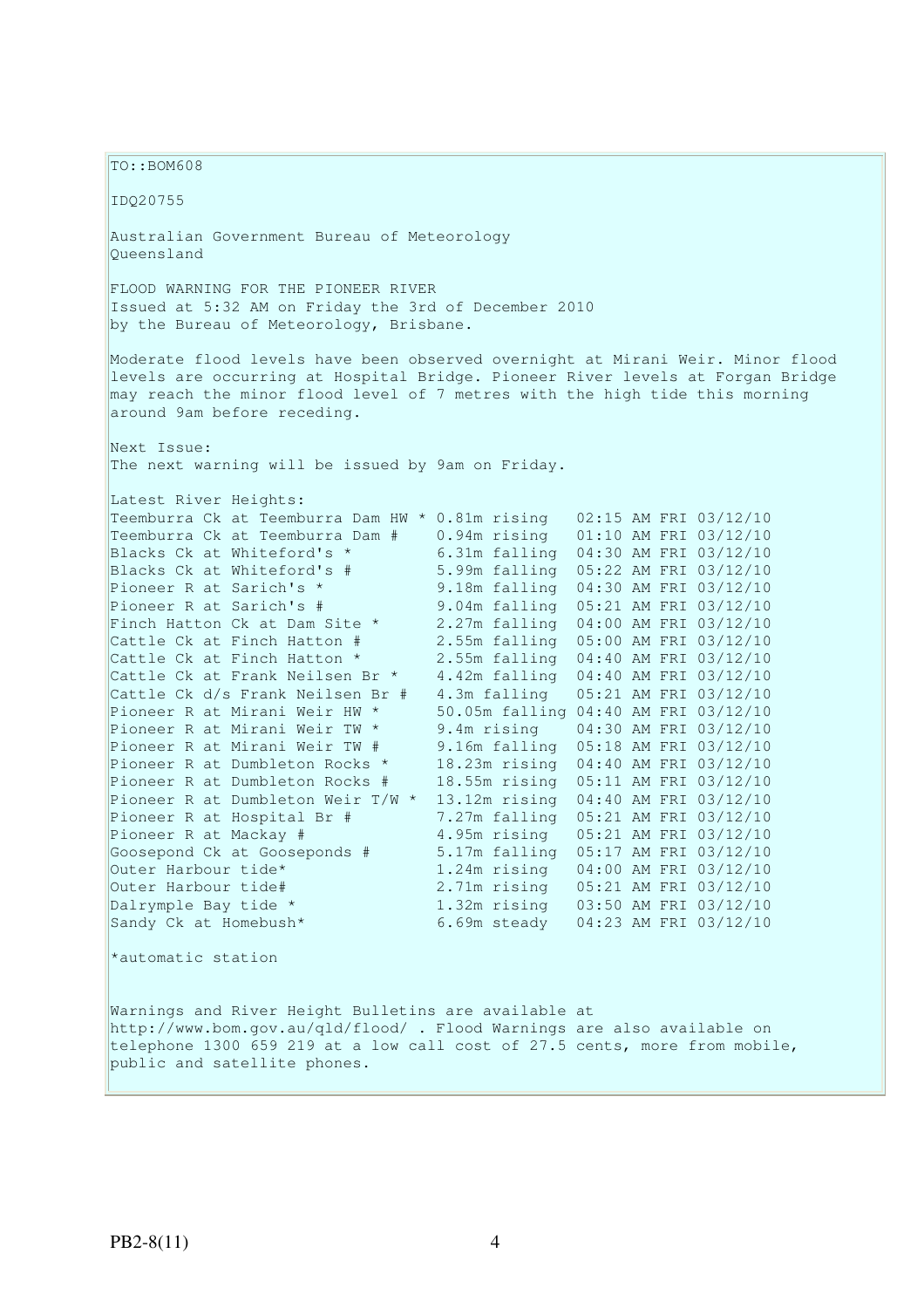TO::BOM608 IDQ20755 Australian Government Bureau of Meteorology Queensland FINAL FLOOD WARNING FOR THE PIONEER RIVER Issued at 9:18 AM on Friday the 3rd of December 2010 by the Bureau of Meteorology, Brisbane. Minor flood levels are continuing at Hospital Bridge. Pioneer River levels at Forgan Bridge are expected to peak below minor flood level at around 6.4 metres. Next Issue: This is the final warning. The situation will continue to be monitored and warnings issued if required. Latest River Heights: Teemburra Ck at Teemburra Dam HW \* 0.8m falling 07:45 AM FRI 03/12/10 Teemburra Ck at Teemburra Dam # 0.94m steady 09:06 AM FRI 03/12/10 Blacks Ck at Whiteford's \* 4.88m falling 07:30 AM FRI 03/12/10 Blacks Ck at Whiteford's # 4.49m falling 08:30 AM FRI 03/12/10 Pioneer R at Sarich's \* 6.9m falling 08:40 AM FRI 03/12/10 Pioneer R at Sarich's # 6.59m falling 09:01 AM FRI 03/12/10 Finch Hatton Ck at Dam Site \* 2.11m falling 08:00 AM FRI 03/12/10 Cattle Ck at Finch Hatton # 2.4m rising 08:48 AM FRI 03/12/10 Cattle Ck at Finch Hatton \* 2.32m falling 08:20 AM FRI 03/12/10 Cattle Ck at Frank Neilsen Br \* 3.45m falling 07:30 AM FRI 03/12/10 Cattle Ck d/s Frank Neilsen Br # 3.6m falling 08:59 AM FRI 03/12/10 Pioneer R at Mirani Weir HW \* 48.69m falling 08:45 AM FRI 03/12/10 Pioneer R at Mirani Weir TW \* 7.2m falling 08:40 AM FRI 03/12/10 Pioneer R at Mirani Weir TW # 6.91m falling 09:04 AM FRI 03/12/10 Pioneer R at Dumbleton Rocks \* 18.21m falling 08:20 AM FRI 03/12/10 Pioneer R at Dumbleton Rocks # 18.3m falling 08:50 AM FRI 03/12/10 Pioneer R at Dumbleton Weir T/W \* 13.05m falling 08:20 AM FRI 03/12/10 Pioneer R at Hospital Br # 7.87m rising 09:05 AM FRI 03/12/10 Pioneer R at Hospital Br # 7.87m rising 09:05 AM FRI 03/12/10<br>Pioneer R at Mackay # 6.25m rising 08:55 AM FRI 03/12/10 Goosepond Ck at Gooseponds # 5.47m rising 08:35 AM FRI 03/12/10 Outer Harbour tide\* 5.56m rising 08:00 AM FRI 03/12/10 Outer Harbour tide# 5.81m rising 08:53 AM FRI 03/12/10<br>Dalrymple Bay tide \* 5.89m rising 07:50 AM FRI 03/12/10 Dalrymple Bay tide \* 5.89m rising 07:50 AM FRI 03/12/10<br>Sandy Ck at Homebush\* 8.02m rising 07:27 AM FRI 03/12/10 8.02m rising 07:27 AM FRI 03/12/10 \*automatic station

Warnings and River Height Bulletins are available at http://www.bom.gov.au/qld/flood/ . Flood Warnings are also available on telephone 1300 659 219 at a low call cost of 27.5 cents, more from mobile, public and satellite phones.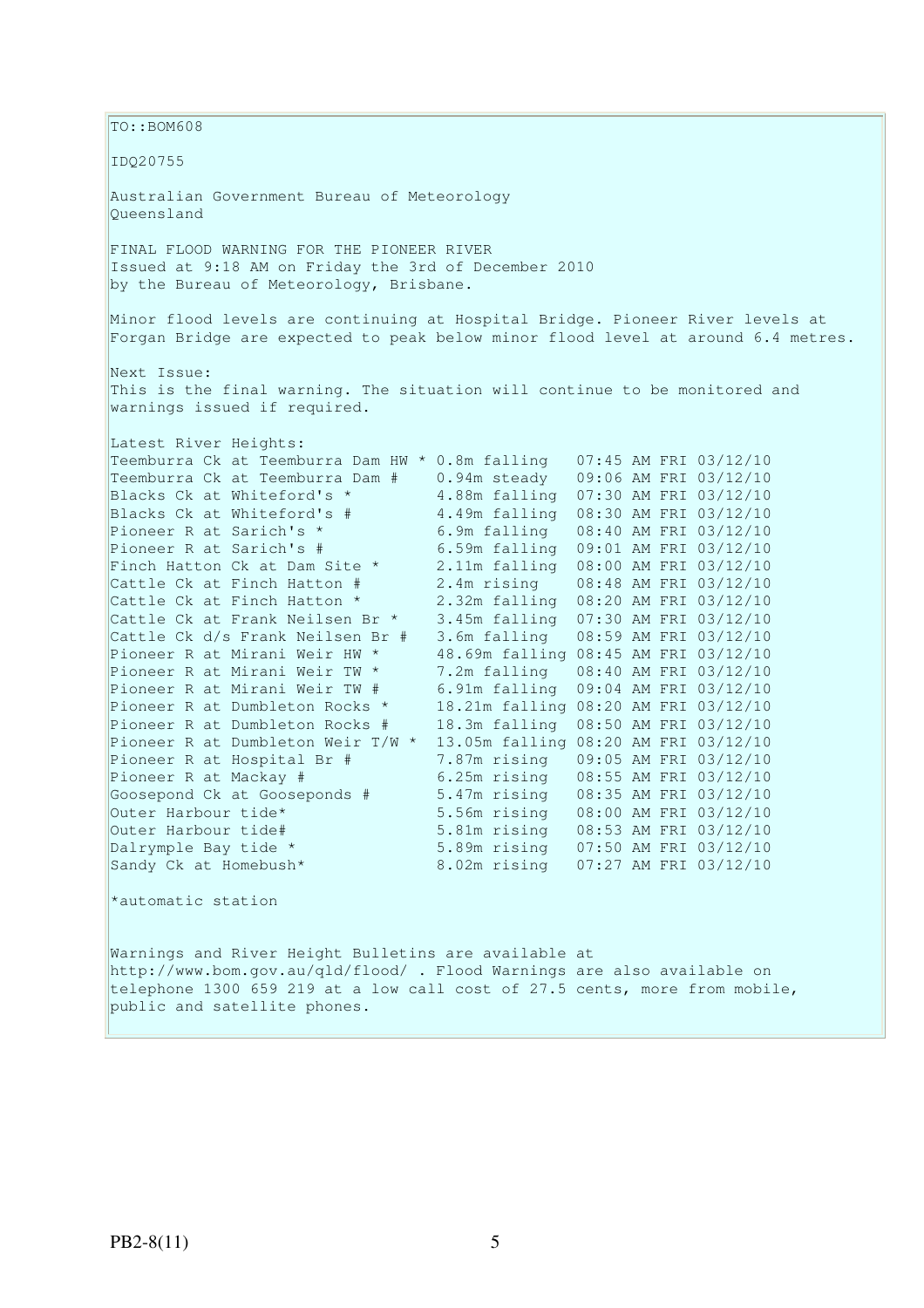TO::BOM608 IDQ20755 Australian Government Bureau of Meteorology Queensland FLOOD WARNING FOR THE PIONEER RIVER Issued at 12:07 AM on Friday the 24th of December 2010 by the Bureau of Meteorology, Brisbane. Heavy rainfall this evening has resulted in fast rising river levels in the Pioneer catchment and major flood levels at Finch Hatton. Heavy rainfall is forecast to continue overnight. At this stage, minor flood levels are predicted in the Mirani area and at Hospital Bridge. Levels of above 6 metres are likely at Forgan Bridge with the high tide on Friday. Higher levels are likely as rainfall continues. Next Issue: The next warning will be issued by 8am Friday. Latest River Heights:<br>Teemburra Ck at Teemburra Dam HW \* 0.13m steady 06:00 PM THU 23/12/10 Teemburra Ck at Teemburra Dam HW \* 0.13m steady 06:00 PM THU 23/12/10 Teemburra Ck at Teemburra Dam # 0.24m steady 09:05 PM THU 23/12/10 Blacks Ck at Whiteford's \* 1.5m steady 10:00 PM THU 23/12/10 Blacks Ck at Whiteford's # 1.49m steady 11:08 PM THU 23/12/10 Pioneer R at Sarich's \* 2.03m steady 08:00 PM THU 23/12/10 Pioneer R at Sarich's # 2.04m steady 08:45 PM THU 23/12/10 Finch Hatton Ck at Dam Site \* 3.33m falling 09:00 PM THU 23/12/10 Cattle Ck at Finch Hatton # 4.65m rising 11:33 PM THU 23/12/10 Cattle Ck at Finch Hatton \* 3.29m rising 08:40 PM THU 23/12/10 Cattle Ck at Frank Neilsen Br \* 4.4m rising 10:10 PM THU 23/12/10 Cattle Ck d/s Frank Neilsen Br # 5.05m rising 11:32 PM THU 23/12/10 Pioneer R at Mirani Weir HW \* 46.18m rising 09:10 PM THU 23/12/10 Pioneer R at Mirani Weir TW \* 3.23m steady 10:21 PM THU 23/12/10 Pioneer R at Mirani Weir TW # 3.96m rising 11:29 PM THU 23/12/10 Pioneer R at Dumbleton Rocks \* 14.97m steady 08:30 PM THU 23/12/10 Pioneer R at Dumbleton Rocks # 14.9m rising 11:36 PM THU 23/12/10 Pioneer R at Dumbleton Weir T/W \* 8.01m falling 08:30 PM THU 23/12/10 Pioneer R at Hospital Br # 4.67m rising 11:34 PM THU 23/12/10 Pioneer R at Hospital Br # 4.67m rising 11:34 PM THU 23/12/10<br>Pioneer R at Mackay # 4.6m rising 11:36 PM THU 23/12/10 Goosepond Ck at Gooseponds # 4.77m rising 11:09 PM THU 23/12/10<br>
Outer Harbour tide\* 4.17m falling 11:00 PM THU 23/12/10 4.17m falling 11:00 PM THU 23/12/10 Outer Harbour tide# 4.51m rising 11:37 PM THU 23/12/10 Dalrymple Bay tide \* 4.68m rising 11:00 PM THU 23/12/10 \*automatic station Warnings and River Height Bulletins are available at http://www.bom.gov.au/qld/flood/ . Flood Warnings are also available on telephone 1300 659 219 at a low call cost of 27.5 cents, more from mobile,

public and satellite phones.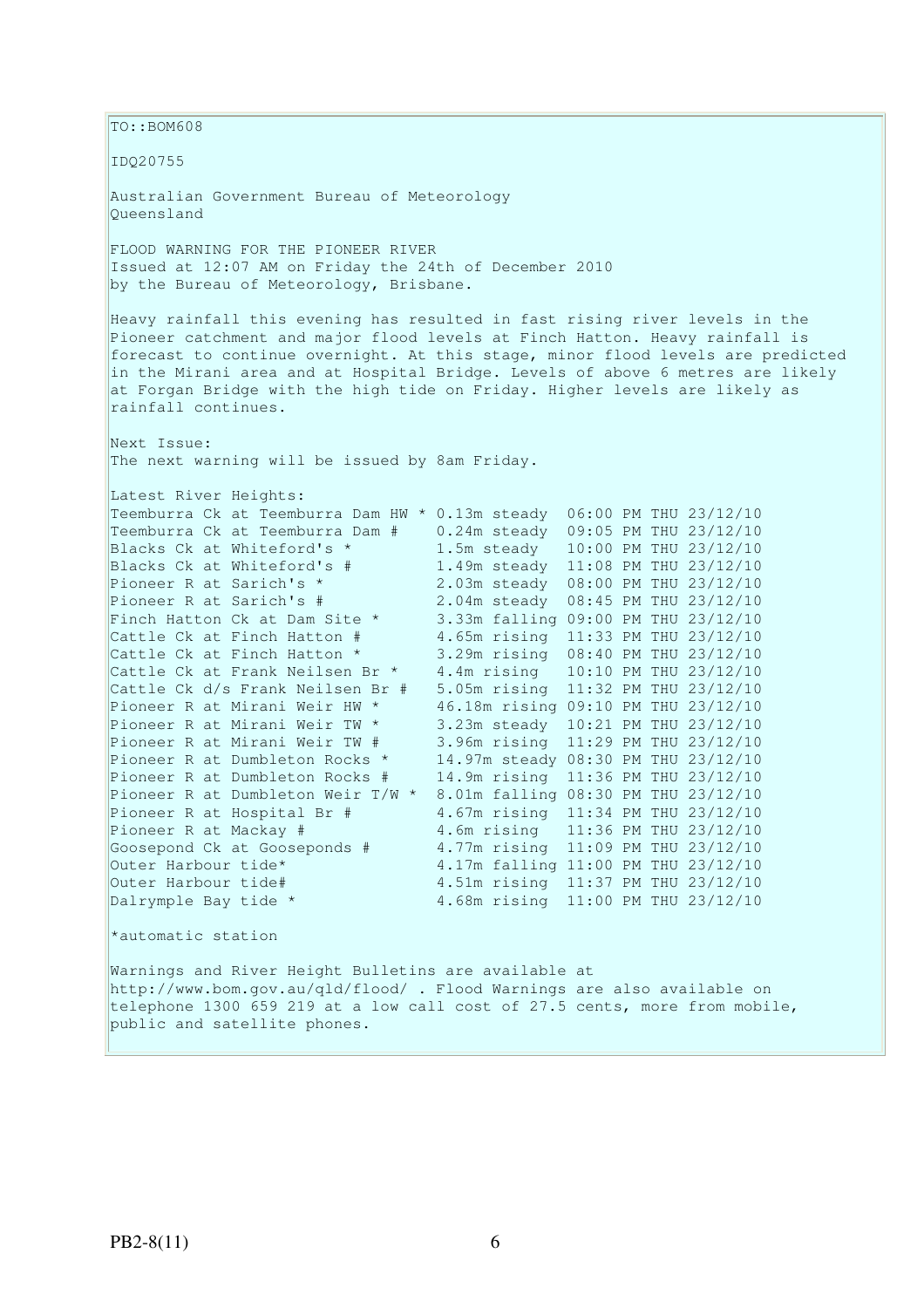TO::BOM608

IDQ20755

Australian Government Bureau of Meteorology Queensland

FLOOD WARNING FOR THE PIONEER RIVER Issued at 5:32 AM on Friday the 24th of December 2010 by the Bureau of Meteorology, Brisbane.

Very heavy rainfall overnight have caused minor flooding in Cattle Creek and in the Pioneer River at Mirani Weir. Minor flooding is expected to develop downstream to Dumbleton Rocks, with some minor flooding to occur in the Mackay area with the high tide at about 1pm today.

The heaviest rainfall totals recorded since 9am Thursday include Clarke Range 335mm, Eungella 229mm, Finch Hatton 135mm, with 50-100mm elsewhere across the upper Pioneer catchment and less than 50mm in the Mackay area.

Minor flooding is easing at Finch Hatton and at the Frank Neilsen Bridge on Cattle Creek, with rises and minor flooding occurring in the Pioneer River at Mirani Weir. Minor flooding is expected to develop further downstream along the Pioneer River at Dumbleton Rocks, with minor flooding to occur with the high tide at Hospital Bridge.

River levels at Mackay are expected to reach near the minor flood level of 7 metres during the high tide which is expected at around 1pm today.

River rises on the Pioneer River at Sarichs are expected to remain below minor flood levels during Friday.

Weather Forecast: Heavy rain with local thunder.

Next Issue: The next warning will be issued by 9am Friday.

| Latest River Heights:            |                                     |  |  |
|----------------------------------|-------------------------------------|--|--|
| Teemburra Ck at Teemburra Dam #  | 0.39m rising 03:25 AM FRI 24/12/10  |  |  |
| Blacks Ck at Whiteford's #       | 2.69m falling 04:14 AM FRI 24/12/10 |  |  |
| Pioneer R at Sarich's #          | 5.19m falling 05:00 AM FRI 24/12/10 |  |  |
| Cattle Ck at Finch Hatton #      | 3.35m falling 04:43 AM FRI 24/12/10 |  |  |
| Cattle Ck d/s Frank Neilsen Br # | 6.4m falling 05:01 AM FRI 24/12/10  |  |  |
| Pioneer R at Mirani Weir HW *    | 48.36m rising 02:55 AM FRI 24/12/10 |  |  |
| Pioneer R at Mirani Weir TW #    | 7.56m falling 04:59 AM FRI 24/12/10 |  |  |
| Pioneer R at Dumbleton Rocks #   | 16.75m rising 05:00 AM FRI 24/12/10 |  |  |
| Pioneer R at Hospital Br #       | 5.02m rising 05:02 AM FRI 24/12/10  |  |  |
| Pioneer R at Mackay #            | 3.05m falling 04:38 AM FRI 24/12/10 |  |  |
| Goosepond Ck at Gooseponds #     | 5.17m falling 04:41 AM FRI 24/12/10 |  |  |
| Outer Harbour tide#              | 1.56m falling 05:00 AM FRI 24/12/10 |  |  |
| Dalrymple Bay tide *             | 2.72m falling 04:00 AM FRI 24/12/10 |  |  |
| Sandy Ck at Homebush*            | 1.27m rising 10:00 PM THU 23/12/10  |  |  |

\*,# denotes automatic station.

Warnings and River Height Bulletins are available at http://www.bom.gov.au/qld/flood/ . Flood Warnings are also available on telephone 1300 659 219 at a low call cost of 27.5 cents, more from mobile, public and satellite phones.

TO::BOM608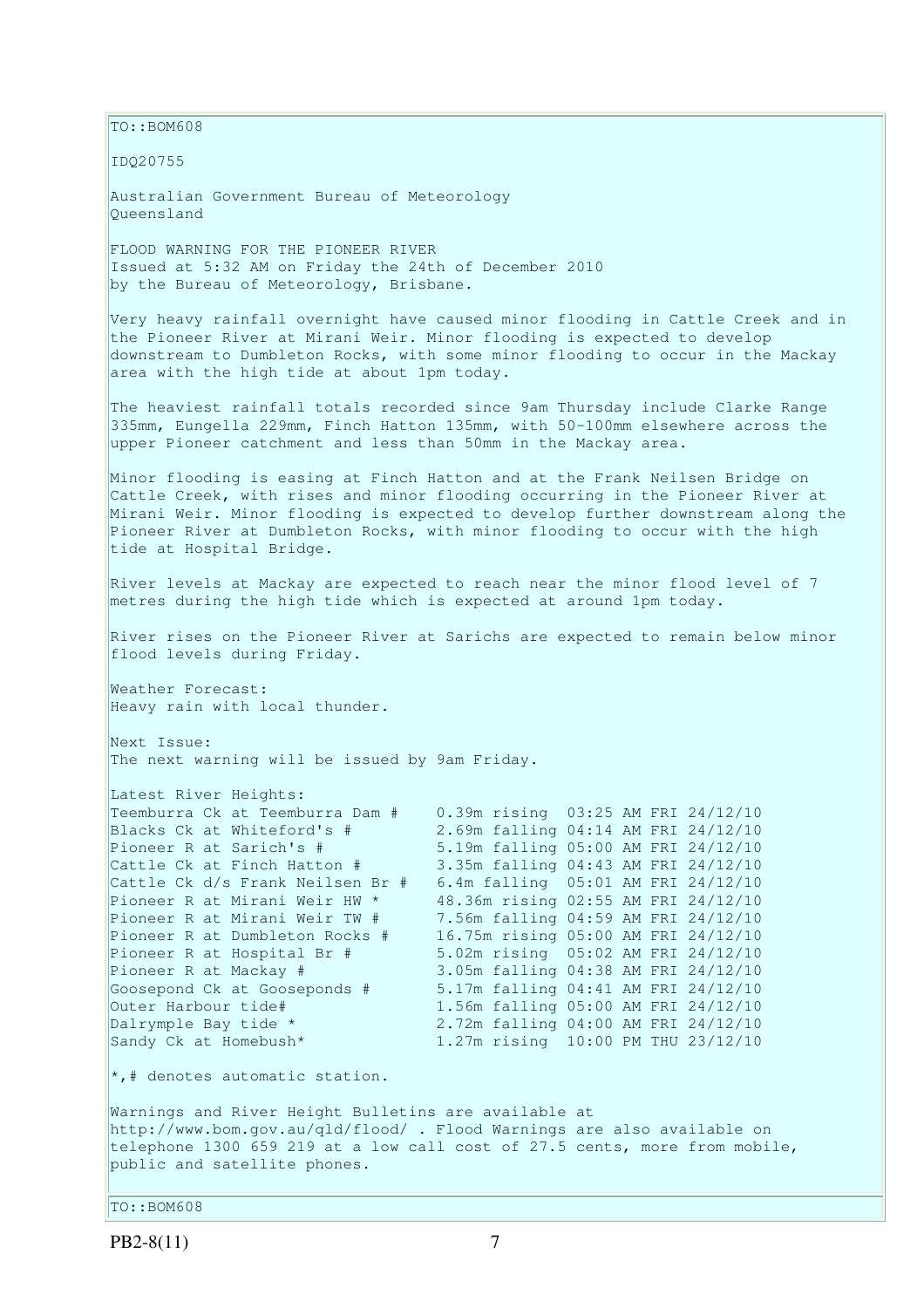IDQ20755

Australian Government Bureau of Meteorology Queensland

FLOOD WARNING FOR THE PIONEER RIVER Issued at 8:45 AM on Friday the 24th of December 2010 by the Bureau of Meteorology, Brisbane.

Creek levels have continued to ease below minor along Cattle Creek during Friday morning, with minor flooding also easing in the Pioneer River at Mirani Weir and further downstream at Dumbleton Rocks. Minor flooding is expected to occur at Hospital Bridge in the Mackay area with the high tide at about 1pm today.

Minor flooding is expected to occur with the high tide at Hospital Bridge. At 8.30am Friday the river level at Hospital Bridge was at 6.27 metres and rising, which is about 0.35 metres below the level of the old bridge.

River levels at Mackay are expected to reach near the minor flood level of 7 metres during the high tide which is expected at around 1pm today.

Weather Forecast: Heavy rain with local thunder.

Next Issue: The next warning will be issued by 1pm Friday.

| Latest River Heights:                          |                                      |  |                       |
|------------------------------------------------|--------------------------------------|--|-----------------------|
| Teemburra Ck at Teemburra Dam HW * 0.3m rising |                                      |  | 06:50 AM FRI 24/12/10 |
| Teemburra Ck at Teemburra Dam #                | $0.44m$ rising                       |  | 06:27 AM FRI 24/12/10 |
| Blacks Ck at Whiteford's #                     | 3.54m steady                         |  | 08:08 AM FRI 24/12/10 |
| Pioneer R at Sarich's #                        | 4.74m rising                         |  | 08:20 AM FRI 24/12/10 |
| Finch Hatton Ck at Dam Site *                  | 2.5m falling                         |  | 05:10 AM FRI 24/12/10 |
| Cattle Ck at Finch Hatton #                    | 2.8m rising                          |  | 08:30 AM FRI 24/12/10 |
| Cattle Ck d/s Frank Neilsen Br #               | 4.4m falling                         |  | 08:31 AM FRI 24/12/10 |
| Pioneer R at Mirani Weir HW *                  | 48.45m falling                       |  | 07:10 AM FRI 24/12/10 |
| Pioneer R at Mirani Weir TW #                  | 5.96m rising                         |  | 08:32 AM FRI 24/12/10 |
| Pioneer R at Mirani                            | NA.                                  |  |                       |
| Pioneer R at Dumbleton Rocks *                 | 17.25m falling 08:10 AM FRI 24/12/10 |  |                       |
| Pioneer R at Dumbleton Weir T/W *              | 11.97m rising                        |  | 08:10 AM FRI 24/12/10 |
| Pioneer R at Hospital Br #                     | 6.27m rising                         |  | 08:27 AM FRI 24/12/10 |
| Pioneer R at Mackay #                          | 4.2m rising                          |  | 08:21 AM FRI 24/12/10 |
| Goosepond Ck at Gooseponds #                   | 4.97m falling                        |  | 08:02 AM FRI 24/12/10 |
| Outer Harbour tide*                            | 1.82m rising                         |  | 08:00 AM FRI 24/12/10 |
| Bakers Ck at Bakers Creek #                    | NA.                                  |  |                       |
| Dalrymple Bay tide *                           | 1.9m rising                          |  | 07:50 AM FRI 24/12/10 |
| Sandy Ck at Homebush*                          | 1.39m rising                         |  | 11:20 PM THU 23/12/10 |

 $\star$ ,# denotes automatic station.

Warnings and River Height Bulletins are available at http://www.bom.gov.au/qld/flood/ . Flood Warnings are also available on telephone 1300 659 219 at a low call cost of 27.5 cents, more from mobile, public and satellite phones.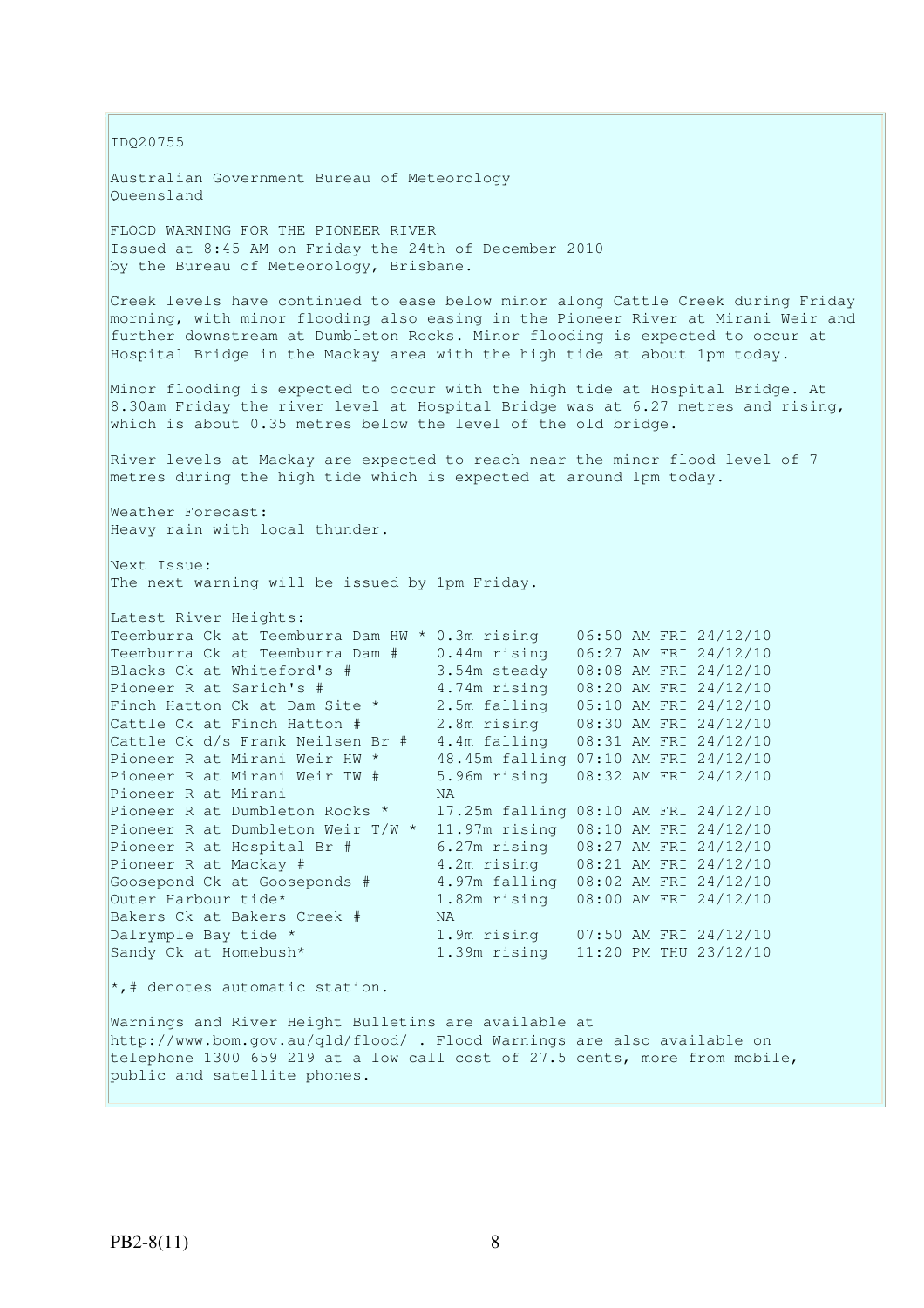TO::BOM608

IDQ20755

Australian Government Bureau of Meteorology Queensland

FLOOD WARNING FOR THE PIONEER RIVER Issued at 12:27 PM on Friday the 24th of December 2010 by the Bureau of Meteorology, Brisbane.

Further rainfall during Friday morning has resulted in renewed rises and minor flooding in Cattle Creek at Finch Hatton, with rises also occurring at Gargett with minor flood levels possible during Friday afternoon. Renewed rises along the Pioneer River between Mirani Weir and Dumbleton Rocks should remain below minor. River levels are rising in the Mackay area with the high tide at about 1pm today, with some minor flooding possible at Hospital Bridge.

Rainfall continues across the upper Pioneer catchment during Friday, with a further 30-50mm recorded since 9am Friday. Minor flooding is rising again at Finch Hatton in Cattle Creek, with small rises expected to extend downstream into the Pioneer River at Mirani Weir where river levels are not expected to reach minor flood levels.

River levels are rising in the Pioneer River at Hospital Bridge, where at 11.45am Friday the river level was at 6.22 metres and rising with the high tide with minor flooding possible.

River levels at Mackay are similarly rising with the approaching high tide, however river levels are not expected to reach the minor flood level of 7 metres during today.

Weather Forecast: Heavy rain with local thunder.

Next Issue: The next warning will be issued by 9am Saturday.

Latest River Heights: Teemburra Ck at Teemburra Dam HW \* 0.35m steady 11:45 AM FRI 24/12/10 Teemburra Ck at Teemburra Dam # 0.44m steady 12:05 PM FRI 24/12/10<br>Blacks Ck at Whiteford's # 3.44m falling 11:19 AM FRI 24/12/10 Blacks Ck at Whiteford's # 3.44m falling 11:19 AM FRI 24/12/10 Pioneer R at Sarich's # 4.84m rising 12:20 PM FRI 24/12/10 Finch Hatton Ck at Dam Site \* 3.27m falling 12:00 PM FRI 24/12/10 Cattle Ck at Finch Hatton # 3.8m falling 12:22 PM FRI 24/12/10 Cattle Ck d/s Frank Neilsen Br # 4.95m rising 12:18 PM FRI 24/12/10 Pioneer R at Mirani Weir HW  $\star$  47.57m falling 11:30 AM FRI 24/12/10 Pioneer R at Mirani Weir TW # 5.11m rising 12:23 PM FRI 24/12/10 Pioneer R at Mirani NA Pioneer R at Dumbleton Rocks # 16.6m falling 12:14 PM FRI 24/12/10 Pioneer R at Dumbleton Weir T/W \* 11.27m falling 11:40 AM FRI 24/12/10 Pioneer R at Hospital Br # 6.42m rising 12:20 PM FRI 24/12/10 Pioneer R at Mackay # 6.1m rising 12:18 PM FRI 24/12/10<br>Goosepond Ck at Gooseponds # 5.02m rising 12:23 PM FRI 24/12/10 5.02m rising 12:23 PM FRI 24/12/10 Outer Harbour tide\* 5.89m rising 12:00 PM FRI 24/12/10 Outer Harbour tide# 5.96m rising 12:15 PM FRI 24/12/10 Bakers Ck at Bakers Creek # NA Dalrymple Bay tide \* 6.36m rising 12:00 PM FRI 24/12/10 Sandy Ck at Homebush\* 3.78m falling 11:11 AM FRI 24/12/10

 $\star$ ,# denotes automatic station.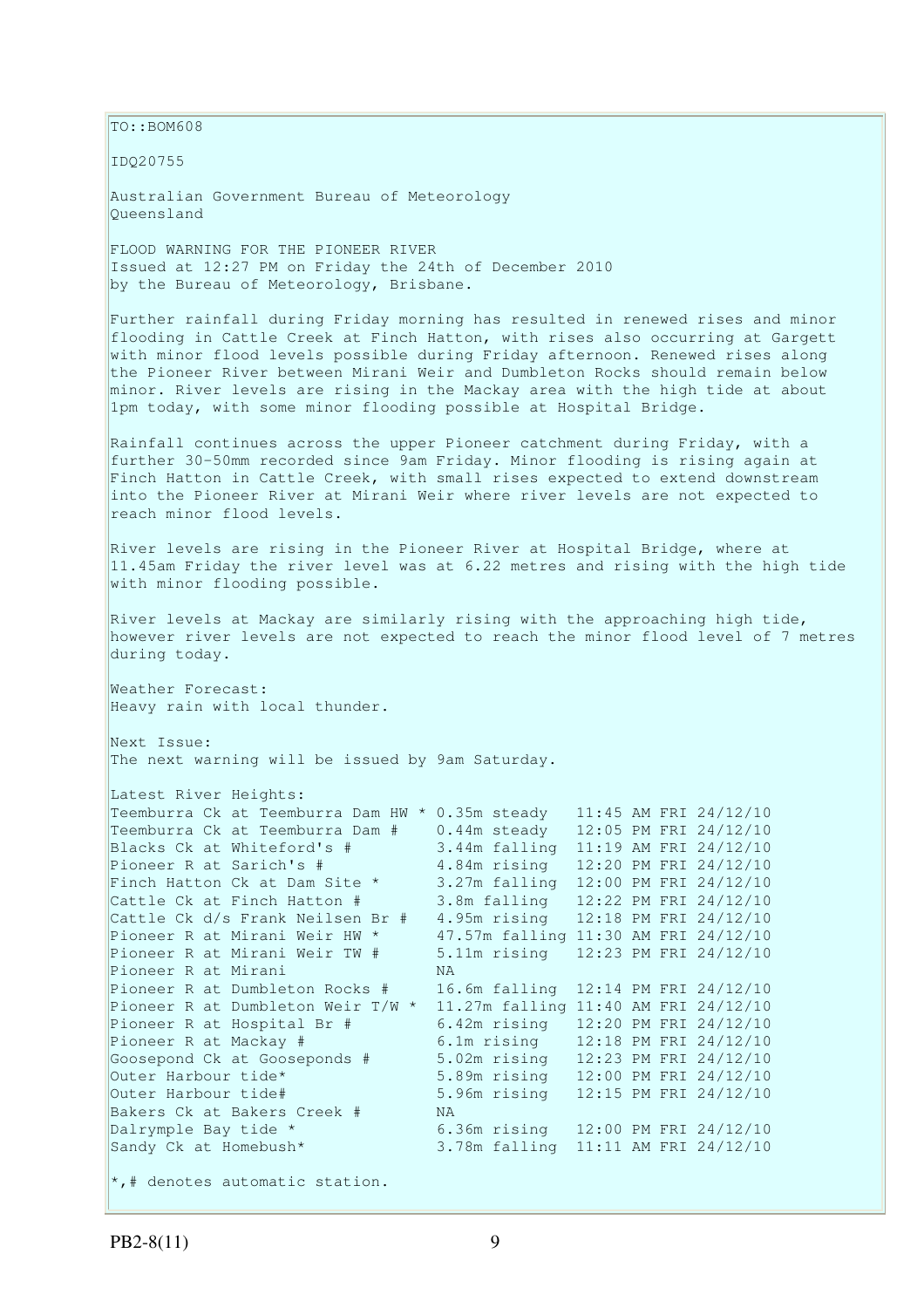Warnings and River Height Bulletins are available at http://www.bom.gov.au/qld/flood/ . Flood Warnings are also available on telephone 1300 659 219 at a low call cost of 27.5 cents, more from mobile, public and satellite phones.

```
TO::BOM608 
IDQ20755 
Australian Government Bureau of Meteorology 
Queensland 
FINAL FLOOD WARNING FOR THE PIONEER RIVER 
Issued at 6:53 AM on Saturday the 25th of December 2010 
by the Bureau of Meteorology, Brisbane.
River levels are expected to generally remain at or below minor flood level,
unless intense rain re-commences in the area. Minor flooding with some renewed 
rises will continue in Cattle Creek around Finch Hatton during Saturday. The 
lower Pioneer River around Mackay is expected to remain below minor flood level, 
but will continue to be monitored. Warnings will re-commence if necessary. 
Next Issue: 
Warnings will re-commence if intense rainfall is forecast or recorded in the 
Pioneer catchment. 
Latest River Heights: 
Cattle Ck at Finch Hatton # 3.6m rising 06:32 AM SAT 25/12/10 
Pioneer R at Mirani Weir TW # 5.66m rising 06:40 AM SAT 25/12/10 
Pioneer R at Dumbleton Rocks # 16.55m rising 05:55 AM SAT 25/12/10<br>Pioneer R at Hospital Br # 5.62m rising 06:40 AM SAT 25/12/10
                                    Pioneer R at Hospital Br # 5.62m rising 06:40 AM SAT 25/12/10 
Pioneer R at Mackay # 3.65m falling 06:01 AM SAT 25/12/10 
Warnings and River Height Bulletins are available at 
http://www.bom.gov.au/qld/flood/ . Flood Warnings are also available on 
telephone 1300 659 219 at a low call cost of 27.5 cents, more from mobile, 
public and satellite phones. 
TO::BOM608
```
IDQ20755

Australian Government Bureau of Meteorology Queensland

FLOOD WARNING FOR THE PIONEER RIVER Issued at 2:21 PM on Saturday the 25th of December 2010 by the Bureau of Meteorology, Brisbane.

Further rainfall totals of 60-100mm have been recorded during Saturday morning and afternoon which has resulted in renewed rises and moderate flood levels rising in Cattle Creek at Finch Hatton, with rises and minor flooding expected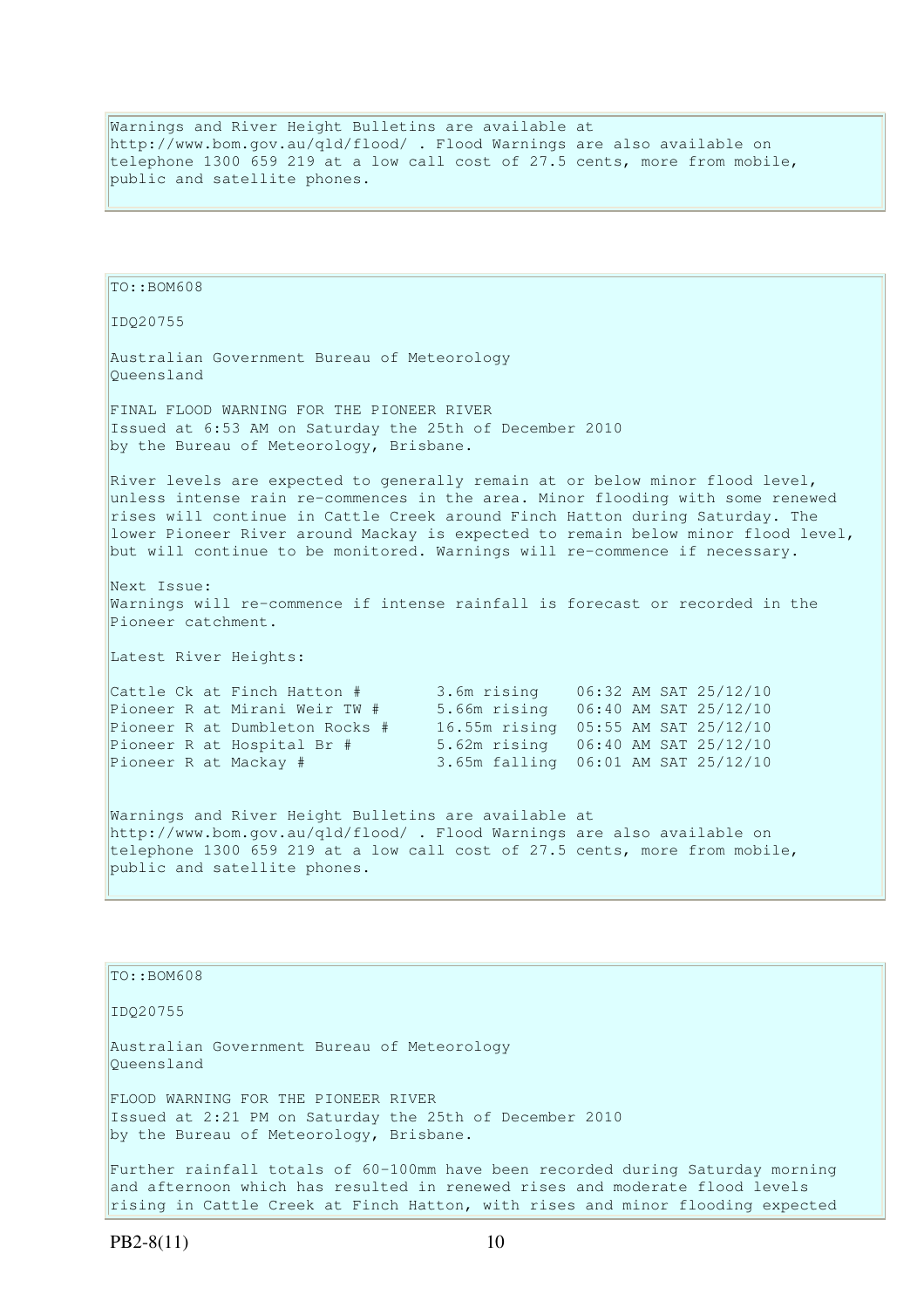downstream to Mirani Weir. River rises are also occurring in Blacks Creek at Whitefords and in the upper Pioneer River at Sarich's, where minor flooding is expected. Higher river levels are possible with further heavy rainfall during Saturday afternoon. River levels downstream from Mirani Weir through to Mackay are not expected to reach minor flood levels, however the situation will continue to be closely monitored. Weather Forecast: Heavy rain areas with local thunder. Next Issue: The next warning will be issued at about 5pm Saturday. Latest River Heights: Teemburra Ck at Teemburra Dam # 0.84m rising 02:05 PM SAT 25/12/10<br>Blacks Ck at Whiteford's # 4.09m steady 02:08 PM SAT 25/12/10 Blacks Ck at Whiteford's  $\#$  4.09m steady 02:08 PM SAT 25/12/10<br>Pioneer R at Sarich's  $\#$  5.69m rising 02:05 PM SAT 25/12/10 Pioneer R at Sarich's # 5.69m rising 02:05 PM SAT 25/12/10 Finch Hatton Ck at Dam Site \* 2.38m steady 08:00 AM SAT 25/12/10 Cattle Ck at Finch Hatton # 3.95m rising 02:06 PM SAT 25/12/10 Cattle Ck d/s Frank Neilsen Br # 5.6m rising 02:07 PM SAT 25/12/10 Pioneer R at Mirani Weir HW \* 48.08m rising 01:10 PM SAT 25/12/10 Pioneer R at Mirani Weir TW # 6.06m rising 02:03 PM SAT 25/12/10 Pioneer R at Dumbleton Rocks # 17m rising 01:58 PM SAT 25/12/10 Pioneer R at Dumbleton Weir T/W \* 11.53m rising 11:30 AM SAT 25/12/10<br>Pioneer R at Hospital Br # 6.87m rising 01:51 PM SAT 25/12/10 Pioneer R at Hospital Br # 6.87m rising 01:51 PM SAT 25/12/10 Pioneer R at Mackay # 6.15m steady 01:32 PM SAT 25/12/10 Goosepond Ck at Gooseponds # 5.52m steady 01:20 PM SAT 25/12/10 Outer Harbour tide\* 5.92m rising 01:00 PM SAT 25/12/10 Bakers Ck at Bakers Creek # NA Dalrymple Bay tide \* 6.35m rising 01:00 PM SAT 25/12/10 Sandy Ck at Homebush\* 5.67m steady 12:13 PM SAT 25/12/10  $\star$ ,# denotes automatic station. Warnings and River Height Bulletins are available at

http://www.bom.gov.au/qld/flood/ . Flood Warnings are also available on telephone 1300 659 219 at a low call cost of 27.5 cents, more from mobile, public and satellite phones.

TO::BOM608 IDQ20755 Australian Government Bureau of Meteorology Queensland FLOOD WARNING FOR THE PIONEER RIVER Issued at 4:55 PM on Saturday the 25th of December 2010 by the Bureau of Meteorology, Brisbane. Heavy rainfall has continued to fall across the Pioneer catchment during Saturday afternoon with a further 40-70mm recorded in the 3 hours to 4.30pm. Minor to moderate flood levels continue to rise in Blacks Creek at Whitefords and in the upper Pioneer River at Sarichs, and also along Cattle Creek between

Finch Hatton and Gargett. Minor flooding is rising fast at Mirani Weir with

moderate flood levels expected during the next few hours.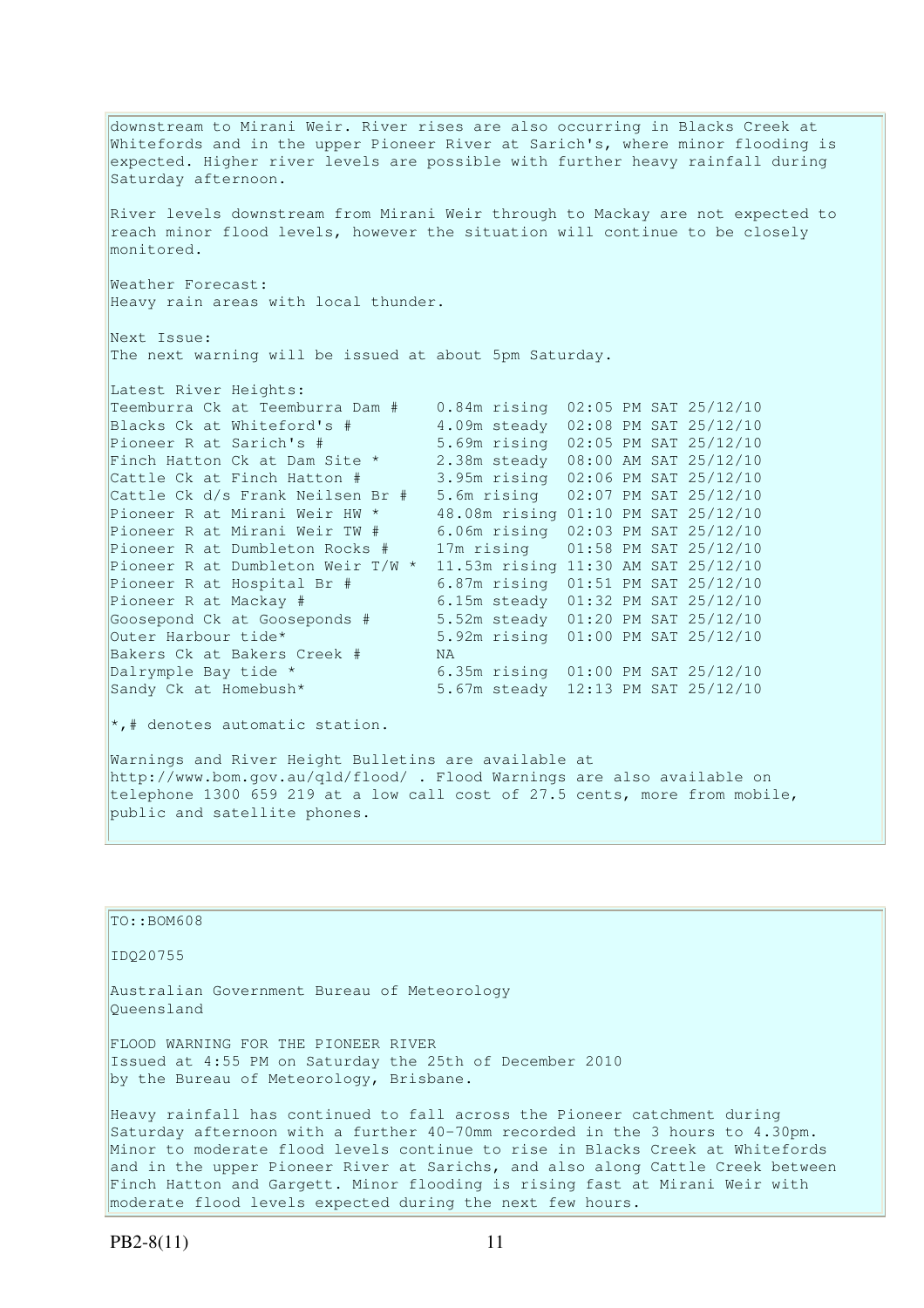River levels are rising downstream from Mirani Weir with minor flooding occurring at Dumbleton Rocks, and the possibility of some minor flooding to occur with the high tides downstream at Hospital Bridge. River levels at Mackay are expected to remain below the minor flood level of 7 metres, but further rain could produce higher levels overnight. The situation will continue to be monitored closely.

Weather Forecast: Rain areas with local thunder. Further moderate to heavy falls.

Next Issue: The next warning will be issued at about 6am Sunday or earlier if the situation worsens.

| Latest River Heights:               |                |  |                       |
|-------------------------------------|----------------|--|-----------------------|
| Teemburra Ck at Teemburra Dam HW *  | 0.8m rising    |  | 03:50 PM SAT 25/12/10 |
| Teemburra Ck at Teemburra Dam #     | 0.94m rising   |  | 03:55 PM SAT 25/12/10 |
| Blacks Ck at Whiteford's #          | 5.84m rising   |  | 04:31 PM SAT 25/12/10 |
| Pioneer R at Sarich's #             | 8.64m rising   |  | 04:30 PM SAT 25/12/10 |
| Finch Hatton Ck at Dam Site *       | 2.69m rising   |  | 03:00 PM SAT 25/12/10 |
| Cattle Ck at Finch Hatton #         | 4.3m rising    |  | 04:33 PM SAT 25/12/10 |
| Cattle Ck d/s Frank Neilsen Br #    | 6.4m falling   |  | 04:34 PM SAT 25/12/10 |
| Pioneer R at Mirani Weir HW *       | 49.31m rising  |  | 04:10 PM SAT 25/12/10 |
| Pioneer R at Mirani Weir TW #       | 8.21m rising   |  | 04:35 PM SAT 25/12/10 |
| Pioneer R at Dumbleton Rocks #      | 17.4m rising   |  | 04:28 PM SAT 25/12/10 |
| Pioneer R at Dumbleton Weir $T/W$ * | 11.69m falling |  | 02:40 PM SAT 25/12/10 |
| Pioneer R at Hospital Br #          | 6.72m falling  |  | 04:35 PM SAT 25/12/10 |
| Pioneer R at Mackay #               | 5.15m steady   |  | 04:32 PM SAT 25/12/10 |
| Goosepond Ck at Gooseponds #        | 5.57m steady   |  | 04:20 PM SAT 25/12/10 |
| Outer Harbour tide*                 | 4.6m falling   |  | 04:00 PM SAT 25/12/10 |
| Bakers Ck at Bakers Creek #         | NA.            |  |                       |
| Dalrymple Bay tide *                | 4.96m falling  |  | 04:00 PM SAT 25/12/10 |
| Sandy Ck at Homebush*               | 7.73m rising   |  | 03:10 PM SAT 25/12/10 |

 $\star$ ,# denotes automatic station.

Warnings and River Height Bulletins are available at http://www.bom.gov.au/qld/flood/ . Flood Warnings are also available on telephone 1300 659 219 at a low call cost of 27.5 cents, more from mobile, public and satellite phones.

| TO::BOM608                                                                                                                                                                                                                               |
|------------------------------------------------------------------------------------------------------------------------------------------------------------------------------------------------------------------------------------------|
| ID020755                                                                                                                                                                                                                                 |
| Australian Government Bureau of Meteorology<br>Oueensland                                                                                                                                                                                |
| FLOOD WARNING FOR THE PIONEER RIVER<br>Issued at 6:06 AM on Sunday the 26th of December 2010<br>by the Bureau of Meteorology, Brisbane.                                                                                                  |
| Stream levels continue to generally ease below minor flood level across the<br>Pioneer River catchment during Sunday morning, following a major flood peak<br>overnight at Mirani Weir and some minor flooding with the high tide around |

midnight at Hospital Bridge in the Mackay area. Further rainfall is forecast for the district with possible heavy falls which would result in renewed rises and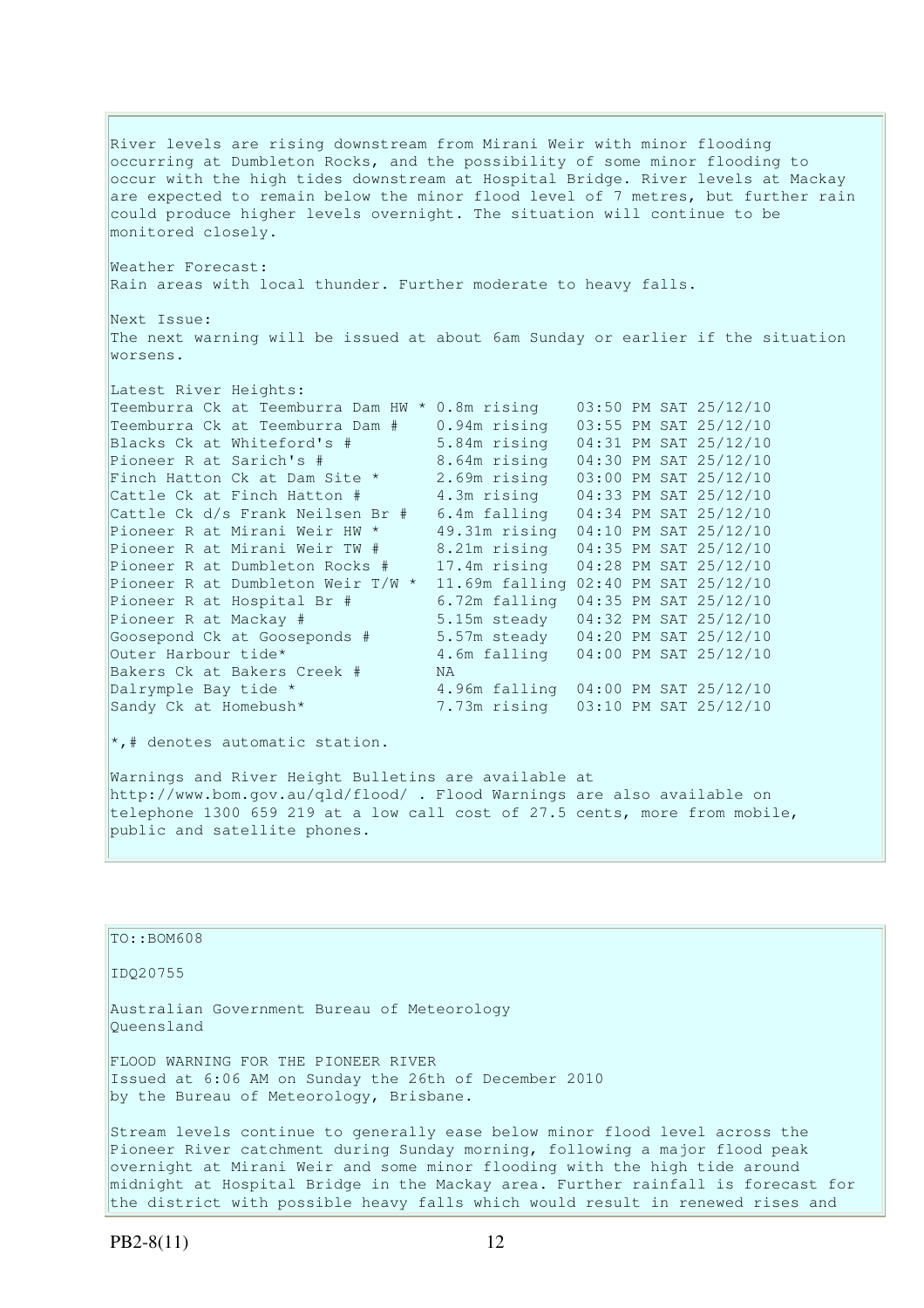possible flooding during Sunday. The situation will continue to be monitored closely. A major flood peak to 10.4 metres was recorded at 10.30pm Saturday at Mirani Weir. Some small rises are being recorded during Sunday morning in Blacks Creek at Whitefords with the continuing rain. Weather Forecast: Showers tending to rain at times. Some further moderate to heavy falls, especially during the morning. Next Issue: The next warning will be issued at about 4pm Sunday or earlier if the situation worsens. Latest River Heights: Teemburra Ck at Teemburra Dam HW \* 0.9m falling 04:35 AM SUN 26/12/10 Blacks Ck at Whiteford's # 4.74m rising 05:46 AM SUN 26/12/10 Pioneer R at Sarich's # 5.94m steady 05:45 AM SUN 26/12/10 Finch Hatton Ck at Dam Site \* 2.5m rising 02:50 AM SUN 26/12/10 Cattle Ck at Finch Hatton # 2.75m falling 05:41 AM SUN 26/12/10 Cattle Ck d/s Frank Neilsen Br # 4.3m falling 05:33 AM SUN 26/12/10 Pioneer R at Mirani Weir HW \* 48.15m falling 05:10 AM SUN 26/12/10 Pioneer R at Mirani Weir TW # 5.91m falling 05:23 AM SUN 26/12/10 Pioneer R at Dumbleton Rocks # 17.15m falling 05:43 AM SUN 26/12/10 Pioneer R at Dumbleton Weir  $T/W * 11.91m$  falling 05:40 AM SUN 26/12/10<br>Pioneer R at Hospital Br #6.77m falling 05:40 AM SUN 26/12/10 Pioneer R at Hospital Br # 6.77m falling 05:40 AM SUN 26/12/10 Pioneer R at Mackay # 4.85m falling 05:38 AM SUN 26/12/10 Goosepond Ck at Gooseponds # 5.32m rising 05:48 AM SUN 26/12/10 Outer Harbour tide\* 3.3m falling 05:00 AM SUN 26/12/10 Bakers Ck at Bakers Creek # NA Dalrymple Bay tide \*  $3.57m$  falling  $05:00$  AM SUN 26/12/10<br>Sandy Ck at Homebush\* 9.72m steady  $04:23$  AM SUN 26/12/10 9.72m steady 04:23 AM SUN 26/12/10  $\star$ ,# denotes automatic station.

Warnings and River Height Bulletins are available at http://www.bom.gov.au/qld/flood/ . Flood Warnings are also available on telephone 1300 659 219 at a low call cost of 27.5 cents, more from mobile, public and satellite phones.

| TO::BOM608                                                                                                                                                                                                                                                                                                    |
|---------------------------------------------------------------------------------------------------------------------------------------------------------------------------------------------------------------------------------------------------------------------------------------------------------------|
| ID020755                                                                                                                                                                                                                                                                                                      |
| Australian Government Bureau of Meteorology<br>Oueensland                                                                                                                                                                                                                                                     |
| FINAL FLOOD WARNING FOR THE PIONEER RIVER<br>Issued at 4:25 PM on Sunday the 26th of December 2010<br>by the Bureau of Meteorology, Brisbane.                                                                                                                                                                 |
| Stream levels across the Pioneer River catchment have fallen below minor flood<br>level during the day. Rainfall has eased over the catchment with falls of less<br>than 10mm over the last 6 hours. Further showers and thunderstorms are forecast<br>for the region but heavy falls are no longer expected. |

Next Issue: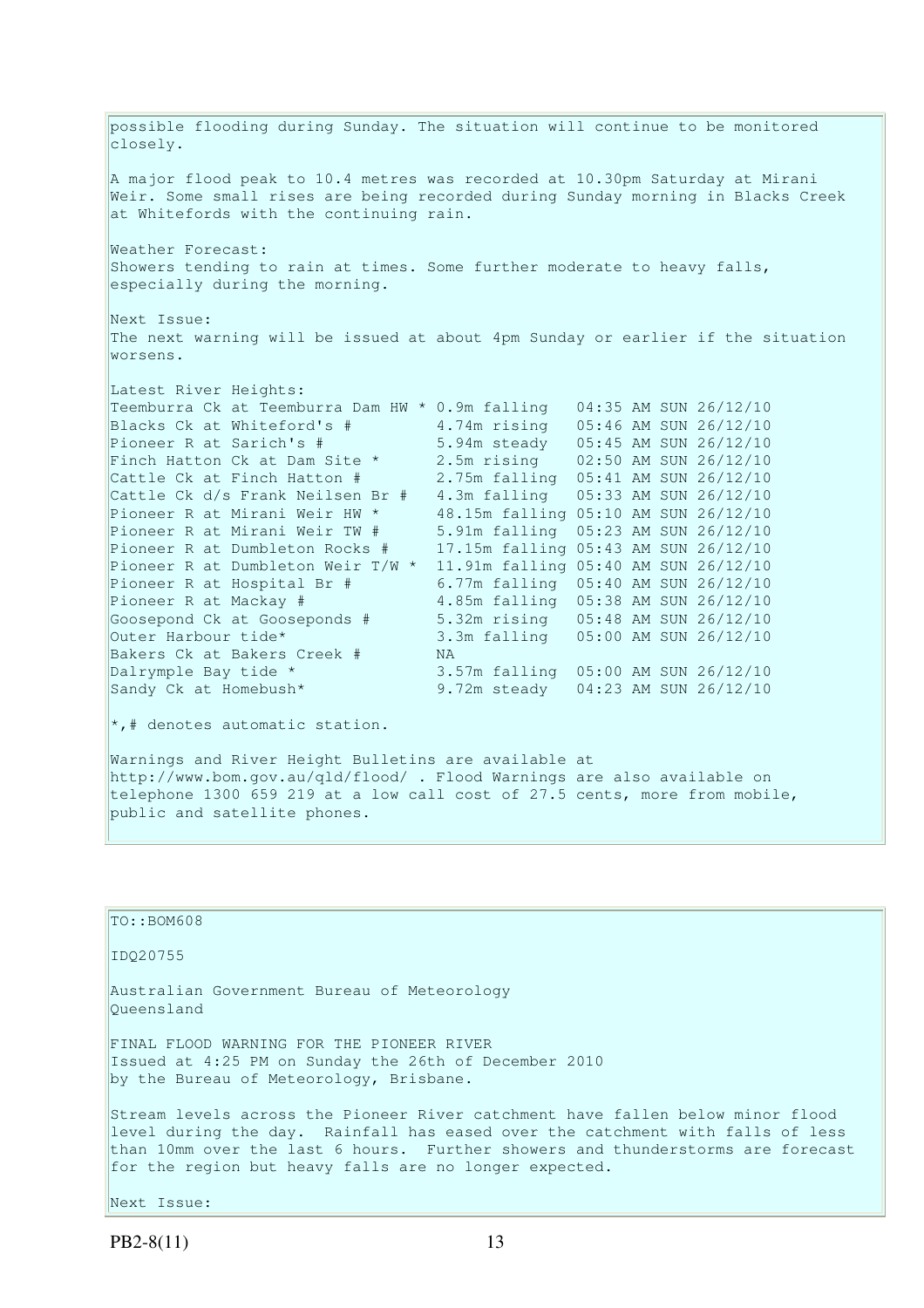This is the final warning. The situation will continue to be monitored and warnings will re-commence if necessary. Latest River Heights: Teemburra Ck at Teemburra Dam HW \* 0.78m falling 02:30 PM SUN 26/12/10 Teemburra Ck at Teemburra Dam # 0.89m steady 03:05 PM SUN 26/12/10 Blacks Ck at Whiteford's \* 3.82m falling 02:00 PM SUN 26/12/10 Blacks Ck at Whiteford's # 3.69m falling 03:53 PM SUN 26/12/10 Pioneer R at Sarich's \* 5.26m falling 02:00 PM SUN 26/12/10 Pioneer R at Sarich's # 5.09m falling 03:25 PM SUN 26/12/10 Finch Hatton Ck at Dam Site  $\star$  2.24m rising 11:00 AM SUN 26/12/10 Cattle Ck at Finch Hatton # 2.4m rising 03:51 PM SUN 26/12/10 Cattle Ck at Finch Hatton \* 2.49m falling 02:40 PM SUN 26/12/10 Cattle Ck at Frank Neilsen Br \* 3.28m falling 02:00 PM SUN 26/12/10 Cattle Ck d/s Frank Neilsen Br # 3.4m falling 03:38 PM SUN 26/12/10 Pioneer R at Mirani Weir HW \* 47.46m falling 03:10 PM SUN 26/12/10 Pioneer R at Mirani Weir TW \* 4.75m falling 02:36 PM SUN 26/12/10 Pioneer R at Mirani Weir TW # 4.61m falling 03:50 PM SUN 26/12/10 Pioneer R at Dumbleton Rocks \* 16.41m falling 02:40 PM SUN 26/12/10 Pioneer R at Dumbleton Rocks # 16.2m falling 04:00 PM SUN 26/12/10 Pioneer R at Dumbleton Weir T/W \* 10.74m falling 02:40 PM SUN 26/12/10 Pioneer R at Hospital Br # 6.02m falling 04:03 PM SUN 26/12/10 Pioneer R at Mackay # 5.15m falling 04:08 PM SUN 26/12/10 Goosepond Ck at Gooseponds # 4.92m falling 02:42 PM SUN 26/12/10 Outer Harbour tide\* 5.54m falling 03:00 PM SUN 26/12/10 Outer Harbour tide# 4.86m falling 04:08 PM SUN 26/12/10 Dalrymple Bay tide \* 5.97m falling 03:00 PM SUN 26/12/10 Sandy Ck at Homebush\* 7.83m falling 02:00 PM SUN 26/12/10 \* # donotes automatic station. Warnings and River Height Bulletins are available at

http://www.bom.gov.au/qld/flood/ . Flood Warnings are also available on telephone 1300 659 219 at a low call cost of 27.5 cents, more from mobile, public and satellite phones.

TO::BOM608

IDQ20755

Australian Government Bureau of Meteorology Queensland

FLOOD WARNING FOR THE PIONEER RIVER Issued at 12:09 AM on Monday the 31st of January 2011 by the Bureau of Meteorology, Brisbane.

Fast stream rises are occurring in the upper Pioneer River catchment in Cattle and Blacks Creeks, with minor flooding occurring at Finch Hatton. Further rises and more widespread minor flooding are likely to extend downstream with continued heavy rainfall during Monday morning.

River levels in the Pioneer River at Mackay are expected to remain below minor flood level at this stage. The situation will continue to be closely monitored.

The heaviest rainfalls in the 6 hours to midnight Sunday include; Plevna 171mm, Clarke Range 136mm, Mirani Weir 116mm, Teemburra Dam 114mm and Rowallan Park 77mm. Moderate to heavy rainfall associated with Tropical Cyclone Anthony is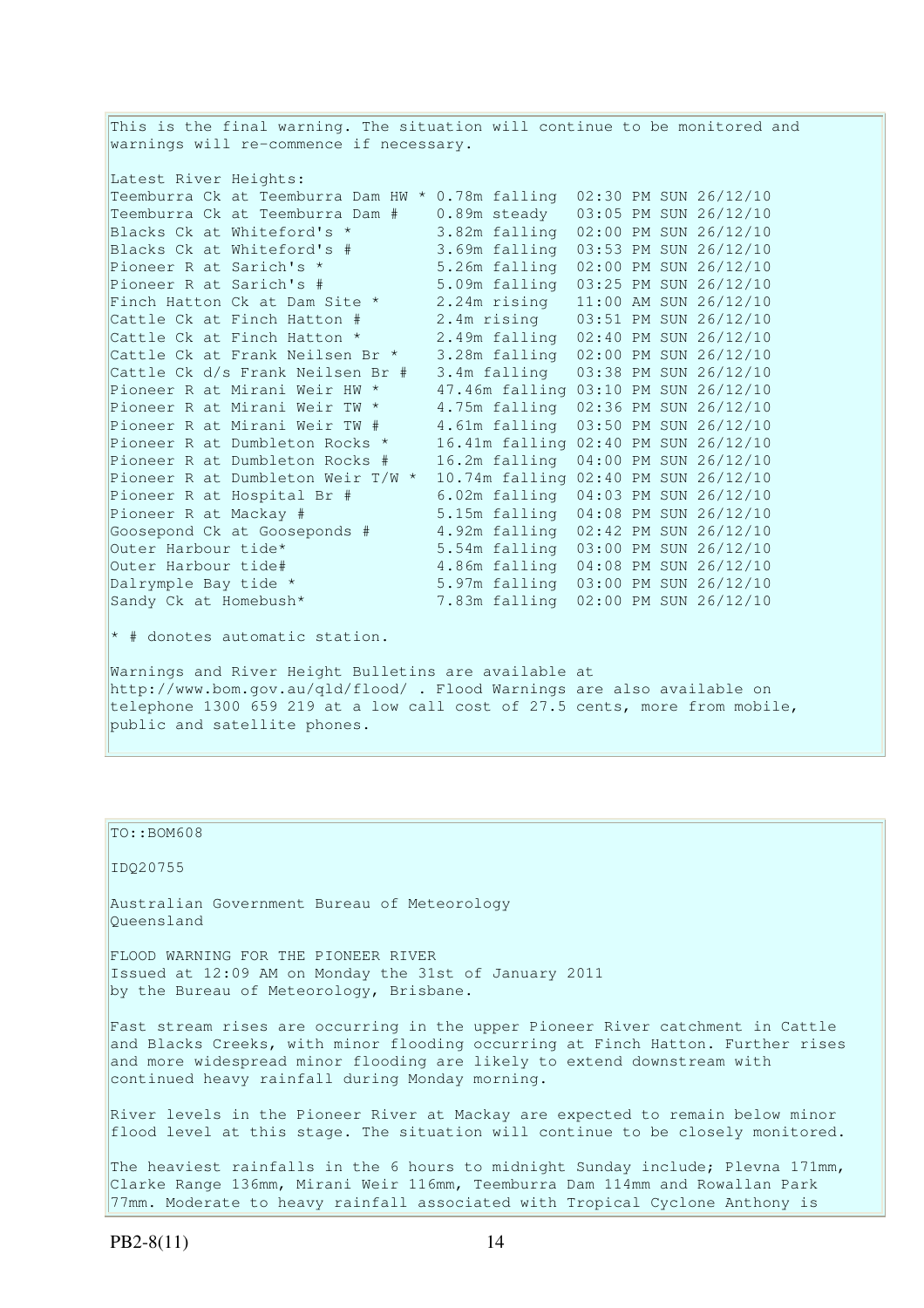expected to continue during the early hours of Monday morning. Next Issue: The next warning will be issued at about 5am Monday. Latest River Heights: Teemburra Ck at Teemburra Dam # 0.44m rising 11:30 PM SUN 30/01/11 Blacks Ck at Whiteford's # 3.24m rising 11:41 PM SUN 30/01/11<br>Pioneer R at Sarich's # 3.69m rising 11:48 PM SUN 30/01/11 Pioneer R at Sarich's # 3.69m rising 11:48 PM SUN 30/01/11 Cattle Ck at Finch Hatton # 3.35m rising 11:47 PM SUN 30/01/11 Cattle Ck d/s Frank Neilsen Br # 4.9m rising 11:02 PM SUN 30/01/11 Pioneer R at Mirani Weir HW \* 46.02m rising 09:05 PM SUN 30/01/11 Pioneer R at Mirani Weir TW # 4.66m rising 11:41 PM SUN 30/01/11 Pioneer R at Dumbleton Rocks # 15.2m rising 11:44 PM SUN 30/01/11 Pioneer R at Dumbleton Weir T/W \* 8.7m rising 11:40 PM SUN 30/01/11 Pioneer R at Hospital Br  $\#$  4.62m falling 11:42 PM SUN 30/01/11 Pioneer R at Mackay # 3.85m falling 11:46 PM SUN 30/01/11 Goosepond Ck at Gooseponds # 5.52m rising 11:30 PM SUN 30/01/11 Outer Harbour tide# 3.36m falling 11:43 PM SUN 30/01/11<br>Bakers Ck at Bakers Creek # 4.6m falling 11:48 PM SUN 30/01/11 Bakers Ck at Bakers Creek # 4.6m falling 11:48 PM SUN 30/01/11<br>
Dalrymple Bay tide \* 4.43m falling 11:00 PM SUN 30/01/11<br>
2.65m rising 10:20 PM SUN 30/01/11 4.43m falling 11:00 PM SUN 30/01/11 Sandy Ck at Homebush\* 2.65m rising 10:20 PM SUN 30/01/11  $\star$ ,# from automatic station

Warnings and River Height Bulletins are available at http://www.bom.gov.au/qld/flood/ . Flood Warnings are also available on telephone 1300 659 219 at a low call cost of 27.5 cents, more from mobile, public and satellite phones.

## $TO::BOM608$

IDQ20755

Australian Government Bureau of Meteorology Queensland

FLOOD WARNING FOR THE PIONEER RIVER Issued at 4:10 AM on Monday the 31st of January 2011 by the Bureau of Meteorology, Brisbane.

Fast stream rises are occurring in the upper Pioneer River catchment in Cattle and Blacks Creeks, with at least moderate flood levels likely along Blacks Creek during Monday morning. River level rises will extend downstream during Monday morning with at least moderate flood levels of 8 metres expected at Mirani. Heavy rainfall is continuing.

River levels in the Pioneer River at Mackay (Forgan Bridge) are expected to remain below minor flood level at this stage. The situation will continue to be closely monitored.

The heaviest rainfalls in the 12 hours to 4am Monday include; Plevna 340mm, Clarke Range 207mm, Mirani Weir 155mm, Teemburra Dam 219mm and Eungella 199mm.

Next Issue: The next warning will be issued at about 7am Monday.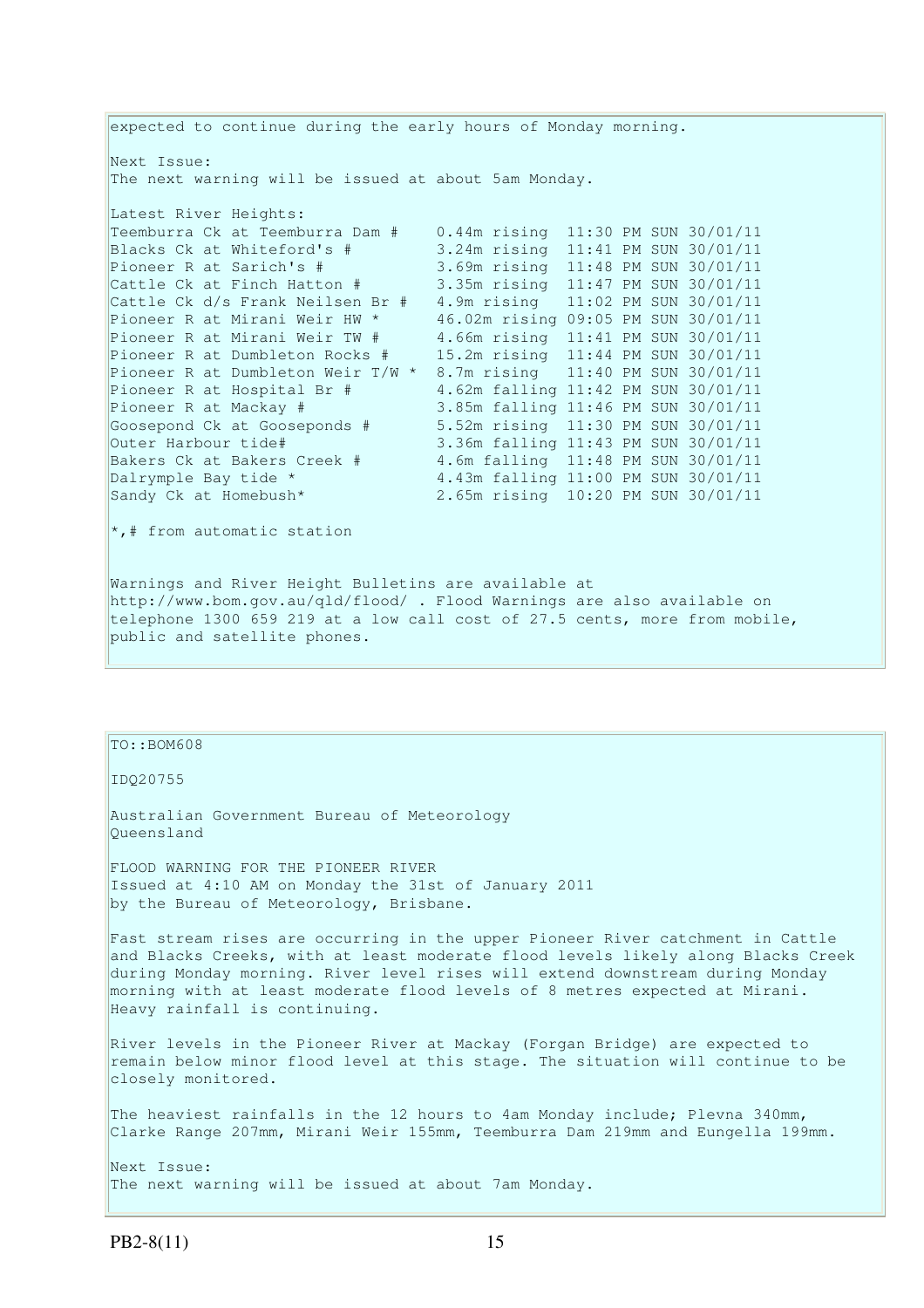| Latest River Heights:                                                   |                                     |  |                       |
|-------------------------------------------------------------------------|-------------------------------------|--|-----------------------|
| Teemburra Ck at Teemburra Dam HW * 0.56m rising                         |                                     |  | 02:40 AM MON 31/01/11 |
| Teemburra Ck at Teemburra Dam #                                         | 0.79m rising                        |  | 03:55 AM MON 31/01/11 |
| Blacks Ck at Whiteford's *                                              | 5.83m rising                        |  | 03:30 AM MON 31/01/11 |
| Blacks Ck at Whiteford's #                                              | 6.29m rising                        |  | 03:59 AM MON 31/01/11 |
| Pioneer R at Sarich's *                                                 | 7.29m rising 03:40 AM MON 31/01/11  |  |                       |
| Pioneer R at Sarich's #                                                 | 7.54m rising 03:58 AM MON 31/01/11  |  |                       |
| Cattle Ck at Finch Hatton #                                             | 4m rising                           |  | 03:59 AM MON 31/01/11 |
| Cattle Ck at Finch Hatton *                                             | 4.23m falling 03:40 AM MON 31/01/11 |  |                       |
| Cattle Ck at Frank Neilsen Br *                                         | 6.3m rising                         |  | 03:40 AM MON 31/01/11 |
| Cattle Ck d/s Frank Neilsen Br #                                        | 6.95m rising                        |  | 03:54 AM MON 31/01/11 |
| Pioneer R at Mirani Weir HW *                                           | 46.02m rising 09:05 PM SUN 30/01/11 |  |                       |
| Pioneer R at Mirani Weir TW *                                           | 7.27m rising 03:40 AM MON 31/01/11  |  |                       |
| Pioneer R at Mirani Weir TW #                                           | 7.66m rising                        |  | 04:00 AM MON 31/01/11 |
| Pioneer R at Dumbleton Rocks *                                          | 17.03m rising 03:40 AM MON 31/01/11 |  |                       |
| Pioneer R at Dumbleton Rocks #                                          | 17.05m rising 03:42 AM MON 31/01/11 |  |                       |
| Pioneer R at Dumbleton Weir T/W *                                       | 11.87m rising 03:40 AM MON 31/01/11 |  |                       |
| Pioneer R at Hospital Br #                                              | 5.72m rising                        |  | 04:01 AM MON 31/01/11 |
| Pioneer R at Mackay #                                                   | 3.35m rising                        |  | 03:59 AM MON 31/01/11 |
| Goosepond Ck at Gooseponds #                                            | 5.32m falling 03:43 AM MON 31/01/11 |  |                       |
| Outer Harbour tide*                                                     | 1.13m falling 03:00 AM MON 31/01/11 |  |                       |
| Outer Harbour tide#                                                     | 1.41m rising 03:57 AM MON 31/01/11  |  |                       |
| Bakers Ck at Bakers Creek #                                             | 4.4m rising 03:15 AM MON 31/01/11   |  |                       |
| Dalrymple Bay tide *                                                    | 1.79m falling 02:00 AM MON 31/01/11 |  |                       |
| Sandy Ck at Homebush*                                                   | 4.71m rising 03:18 AM MON 31/01/11  |  |                       |
|                                                                         |                                     |  |                       |
| *automatic station                                                      |                                     |  |                       |
|                                                                         |                                     |  |                       |
|                                                                         |                                     |  |                       |
| Warnings and River Height Bulletins are available at                    |                                     |  |                       |
| http://www.bom.gov.au/qld/flood/ . Flood Warnings are also available on |                                     |  |                       |
|                                                                         |                                     |  |                       |

telephone 1300 659 219 at a low call cost of 27.5 cents, more from mobile, public and satellite phones.

## TO::BOM608

IDQ20755

Australian Government Bureau of Meteorology Queensland

FLOOD WARNING FOR THE PIONEER RIVER Issued at 6:17 AM on Monday the 31st of January 2011 by the Bureau of Meteorology, Brisbane.

Minor to moderate flooding continues in the Pioneer River catchment in Cattle Creek with major flood levels likely along Blacks Creek during Monday morning. River level rises will extend downstream during Monday morning with major flood levels of just above 9 metres expected at Mirani.

River levels in the Pioneer River at Mackay (Forgan Bridge) are expected to remain below minor flood level at this stage. Flood levels at Hospital Bridge are likely to rise to around the minor flood level of 8 metres.

The heaviest rainfalls in the 24 hours to 6am Monday include; Plevna 376mm, Clarke Range 282mm, Mirani Weir 181mm, Teemburra Dam 266mm and Eungella 236mm.

Next Issue: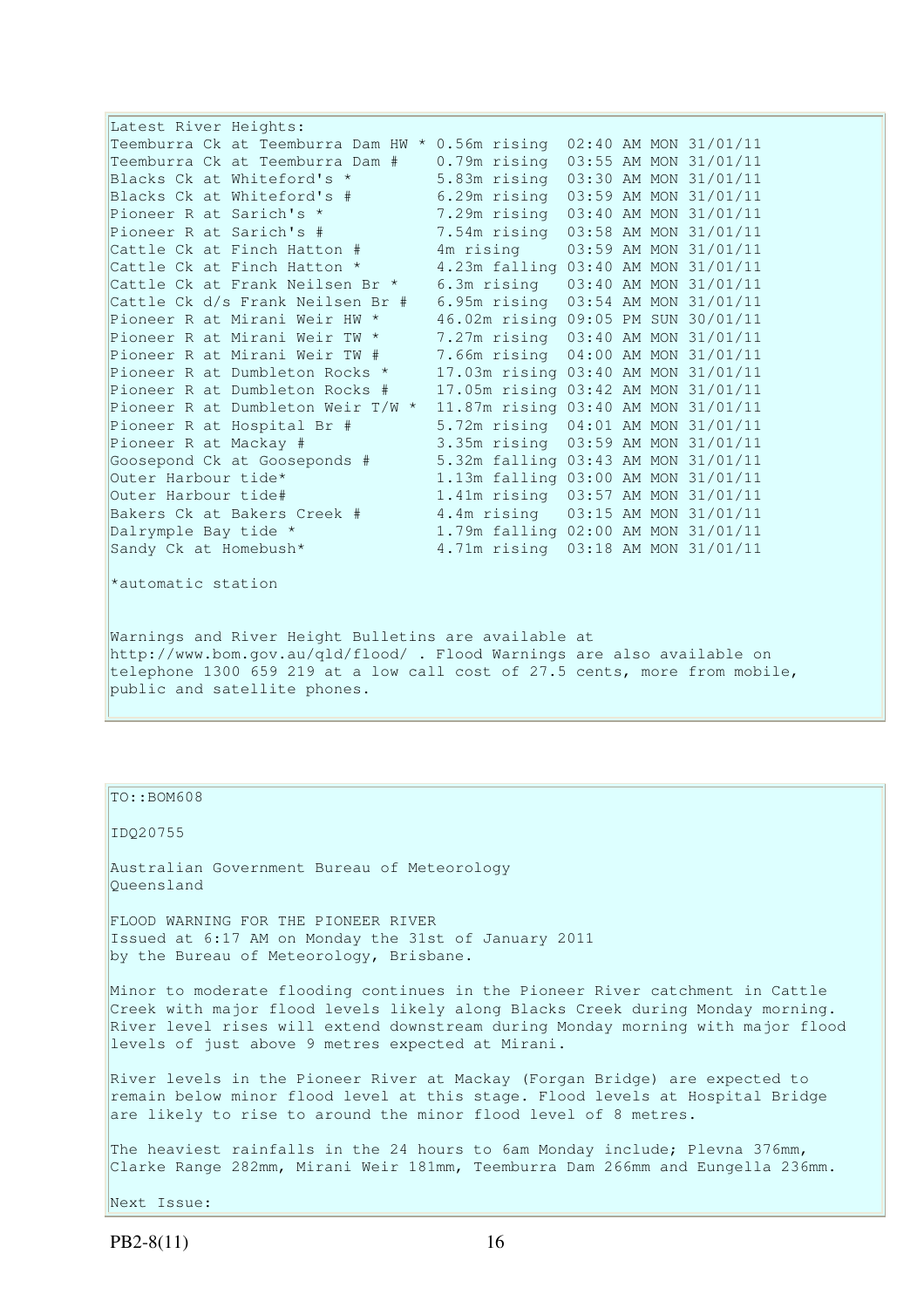The next warning will be issued at about 11am Monday. Latest River Heights: Teemburra Ck at Teemburra Dam HW \* 0.63m rising 03:35 AM MON 31/01/11 Teemburra Ck at Teemburra Dam  $\#$  0.89m steady 06:03 AM MON 31/01/11<br>Blacks Ck at Whiteford's  $\star$  7.09m rising 05:20 AM MON 31/01/11 7.09m rising 05:20 AM MON 31/01/11 Blacks Ck at Whiteford's # 7.29m falling 06:09 AM MON 31/01/11 Pioneer R at Sarich's \* 8.8m rising 05:40 AM MON 31/01/11<br>Pioneer R at Sarich's # 8.99m rising 06:03 AM MON 31/01/11 8.99m rising 06:03 AM MON 31/01/11 Cattle Ck at Finch Hatton # 3.15m rising 06:04 AM MON 31/01/11 Cattle Ck at Finch Hatton \* 3.2m falling 05:40 AM MON 31/01/11 Cattle Ck at Frank Neilsen Br \* 6.69m rising 05:00 AM MON 31/01/11 Cattle Ck d/s Frank Neilsen Br # 6.85m falling 06:08 AM MON 31/01/11 Pioneer R at Mirani Weir TW # 9.36m rising 06:04 AM MON 31/01/11 Pioneer R at Dumbleton Rocks \* 17.53m rising 05:40 AM MON 31/01/11 Pioneer R at Dumbleton Rocks # 17.75m rising 06:06 AM MON 31/01/11 Pioneer R at Dumbleton Weir  $T/W$  \* 12.26m falling 05:40 AM MON 31/01/11 Pioneer R at Hospital Br # 6.42m falling 06:09 AM MON 31/01/11 Pioneer R at Mackay # 4.25m rising 06:05 AM MON 31/01/11 \*automatic station Warnings and River Height Bulletins are available at http://www.bom.gov.au/qld/flood/ . Flood Warnings are also available on telephone 1300 659 219 at a low call cost of 27.5 cents, more from mobile, public and satellite phones.

| $TO: BOM608ID020755$                                                                                                                                                                                                                                                                                                                                                                                                                                                                                                                                                                                                                                                          |
|-------------------------------------------------------------------------------------------------------------------------------------------------------------------------------------------------------------------------------------------------------------------------------------------------------------------------------------------------------------------------------------------------------------------------------------------------------------------------------------------------------------------------------------------------------------------------------------------------------------------------------------------------------------------------------|
|                                                                                                                                                                                                                                                                                                                                                                                                                                                                                                                                                                                                                                                                               |
|                                                                                                                                                                                                                                                                                                                                                                                                                                                                                                                                                                                                                                                                               |
| Australian Government Bureau of Meteorology<br>Oueensland                                                                                                                                                                                                                                                                                                                                                                                                                                                                                                                                                                                                                     |
| FINAL FLOOD WARNING FOR THE PIONEER RIVER<br>Issued at 10:10 AM on Monday the 31st of January 2011<br>by the Bureau of Meteorology, Brisbane.                                                                                                                                                                                                                                                                                                                                                                                                                                                                                                                                 |
| Minor to moderate flooding continues in the Pioneer River. A minor flood peak is<br>approaching Dumbleton Rocks and Hospital Bridge where levels will ease through<br>the afternoon. River levels in the Pioneer River at Mackay (Forgan Bridge) will<br>remain below minor flood level. Elsewhere, river levels are falling.                                                                                                                                                                                                                                                                                                                                                 |
| Next Issue:<br>This is the final warning. River height bulletins will continue to be issued and<br>updates will appear in the flood warning summary.                                                                                                                                                                                                                                                                                                                                                                                                                                                                                                                          |
| Latest River Heights:<br>0.84m falling 09:10 AM MON 31/01/11<br>Teemburra Ck at Teemburra Dam #<br>6.61m falling 09:20 AM MON 31/01/11<br>Blacks Ck at Whiteford's *<br>6.09m falling 10:04 AM MON 31/01/11<br>Blacks Ck at Whiteford's #<br>9.26m falling 09:40 AM MON 31/01/11<br>Pioneer R at Sarich's *<br>8.99m falling 10:03 AM MON 31/01/11<br>Pioneer R at Sarich's #<br>2.5m falling 09:55 AM MON 31/01/11<br>Cattle Ck at Finch Hatton #<br>Cattle Ck at Finch Hatton *<br>2.59m falling 09:40 AM MON 31/01/11<br>3.82m falling 09:40 AM MON 31/01/11<br>Cattle Ck at Frank Neilsen Br *<br>3.95m falling 10:04 AM MON 31/01/11<br>Cattle Ck d/s Frank Neilsen Br # |